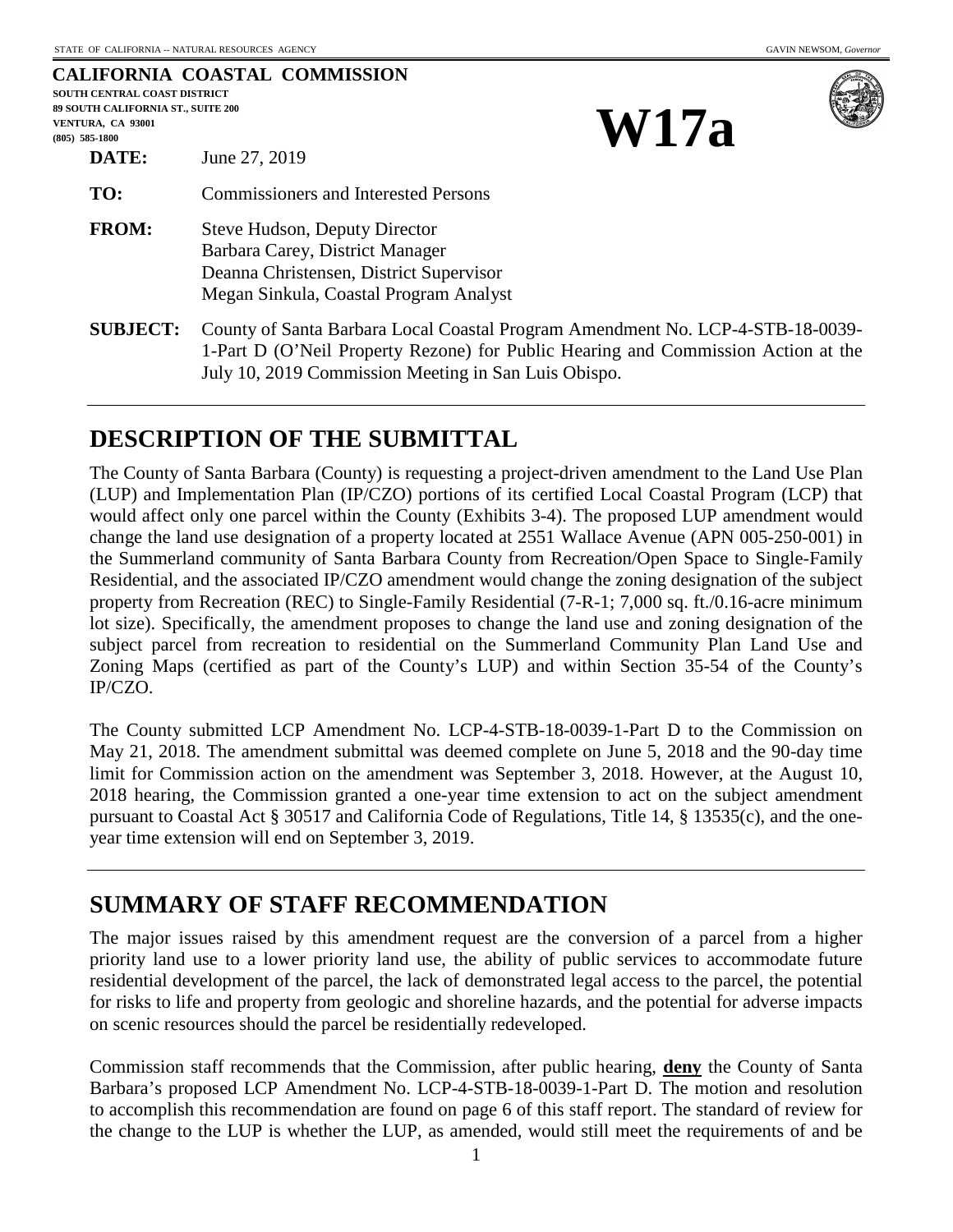consistent with the policies of Chapter 3 of the Coastal Act. The standard of review for the proposed change to the IP/CZO is whether the IP/CZO, as amended, would still conform with and be adequate to carry out the provisions of the LUP portion of the certified County of Santa Barbara LCP, as amended.

The subject parcel that is proposed to be rezoned from Recreation/Open Space to Residential is a 0.10 acre (4,356 sq. ft.) coastal bluff-top property in the Summerland community of Santa Barbara County. It is located between the Pacific Ocean and railroad tracks and is entirely surrounded by vacant parcels owned by the Southern Pacific Railroad Company (also known as the Union Pacific Railroad Company) (Exhibit 3), with the exception of one parcel immediately to the north of the subject parcel that is developed with railroad tracks. Since 1973, the subject parcel has been assigned a land use designation of Recreation/Open Space within the County's Comprehensive Plan. This land use designation for the parcel has since been certified within the County's LUP (1980) and the Summerland Community Plan (1992), and in 1984, the parcel's zoning designation of Recreation was certified within the County's IP/CZO.

In 2005, the applicant applied for a permit to demolish an existing residence onsite and construct a new residence, and the County denied the permit request based upon the existing recreation zoning designation that does not allow for residential redevelopment of the site. The County and the applicant did not pursue an LCP amendment to change the recreation land use designation or zone of the parcel in 2005. Notwithstanding the County's denial of a coastal development permit for the project, the owner of the subject parcel demolished the legal non-conforming one-story residence onsite (Exhibit 5) the following year and began construction of a new two-story residence without the benefit of any permits (Exhibit 6). Consequently, the owner of the subject parcel knowingly and intentionally abandoned his right to maintain the legal non-conforming residential structure on the property.

The proposed LCP amendment was approved by the County in March 2018 concurrently with an associated Coastal Development Permit and a Variance to allow for the after-the-fact approval of the demolition of a 1,066 sq. ft. one-story residence (Exhibit 5), the demolition of the existing, unpermitted, and partially constructed 1,433 sq. ft. two-story residence (Exhibit 6), and the construction of a new, 2,218 sq. ft. two-story residence on the subject parcel. The approved permit for the project was conditioned to require an agreement between the applicant and the Southern Pacific Railroad Company (Railroad Company) to create an easement for a connection to the public sewer system, as well as to require an LCP amendment (certified by the Coastal Commission) for the land use and zoning designation change of the property prior to permit effectiveness. The approved variance allows a north yard setback of 2 ft., 4 in. instead of the required 10 ft. setback, an east yard setback of 8 ft. instead of the required 10 ft., and zero uncovered parking spaces instead of the required two uncovered parking spaces to serve the development.

Conversion of the parcel from recreation to residential land use and zoning designations would be inconsistent with the priority of land uses established by the Chapter 3 policies of the Coastal Act and the policy directives of the County's LUP to utilize the site for public recreational and/or open space use once the legal, non-conforming residential use of the property is abandoned or otherwise terminated. In addition, the evidence within the County's administrative record demonstrates that the subject property site is not suitable for private residential development, for the following reasons. First, due to the fact that the subject property is surrounded by parcels owned by the Railroad Company (Exhibit 3), there is a question as to whether the property owner has the legal ability to access the subject parcel. For the same reason, the applicant has not demonstrated that he possesses the property rights necessary to allow for a connection to the public sewer system to serve a residential development of the site. The subject parcel is also sited on a coastal bluff top that is subject to erosion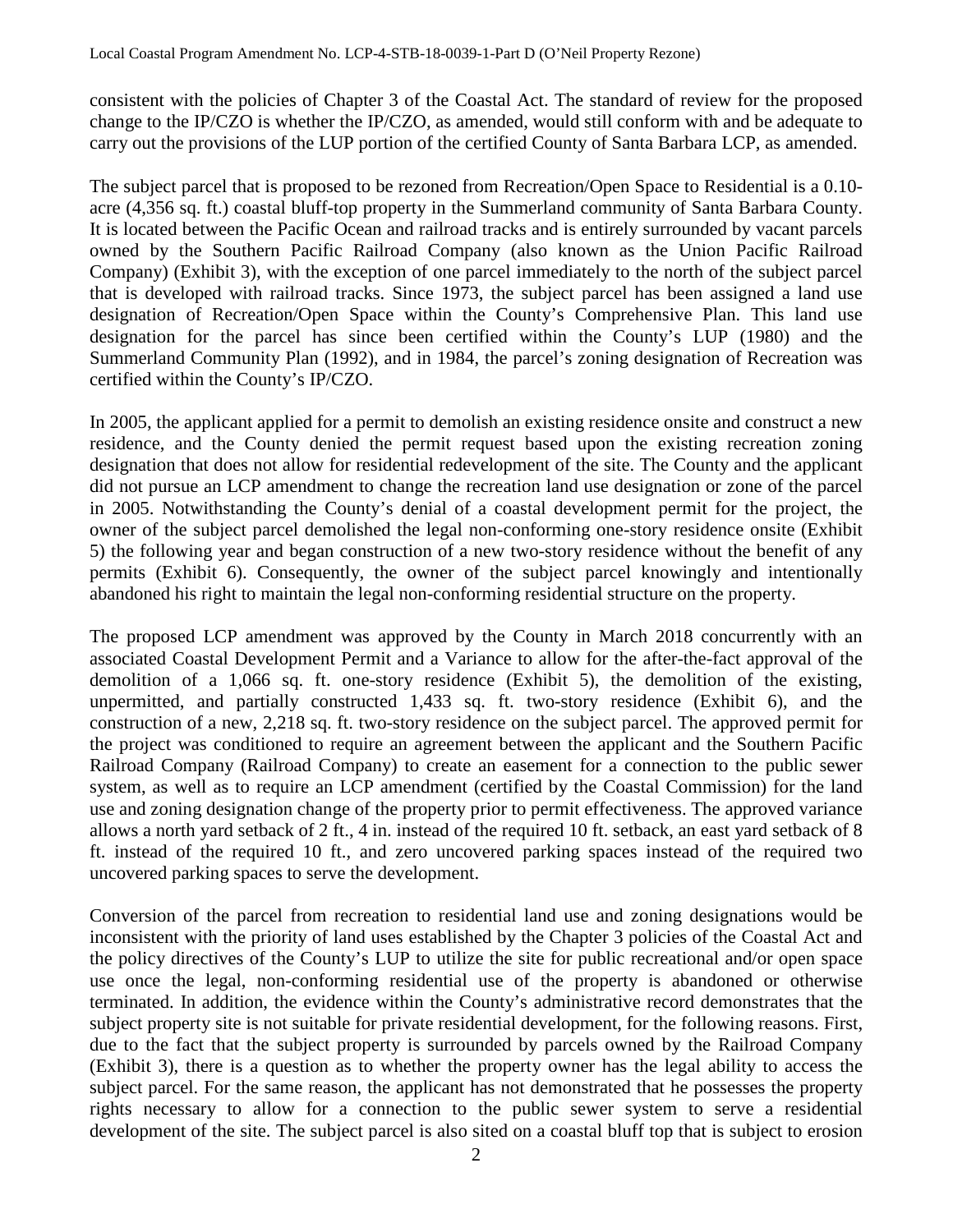from wave action, which will be exacerbated by sea level rise, and the site contains pockets of unstable fill material. Long-term residential use of the blufftop property therefore would present risks to life and property. Finally, the parcel is entirely within a designated view corridor (Exhibit 7) because it is highly visible from public vantage points throughout Summerland (Exhibit 8), and a change of zoning to allow a residential development of the site could adversely impact blue water views from public viewing areas.

Therefore, staff recommends that the Commission deny the LCP amendment request to rezone the subject parcel from Recreation to Residential because the proposed LUP amendment does not conform to the Chapter Three policies of the Coastal Act, and the proposed IP/CZO amendment does not conform with, nor is it adequate to carry out, the provisions of the certified LUP.

**Additional Information:** Please contact Megan Sinkula at the South Central Coast District Office of the Coastal Commission at (805) 585-1800 or 89 South California Street, Suite 200, Ventura, CA 93001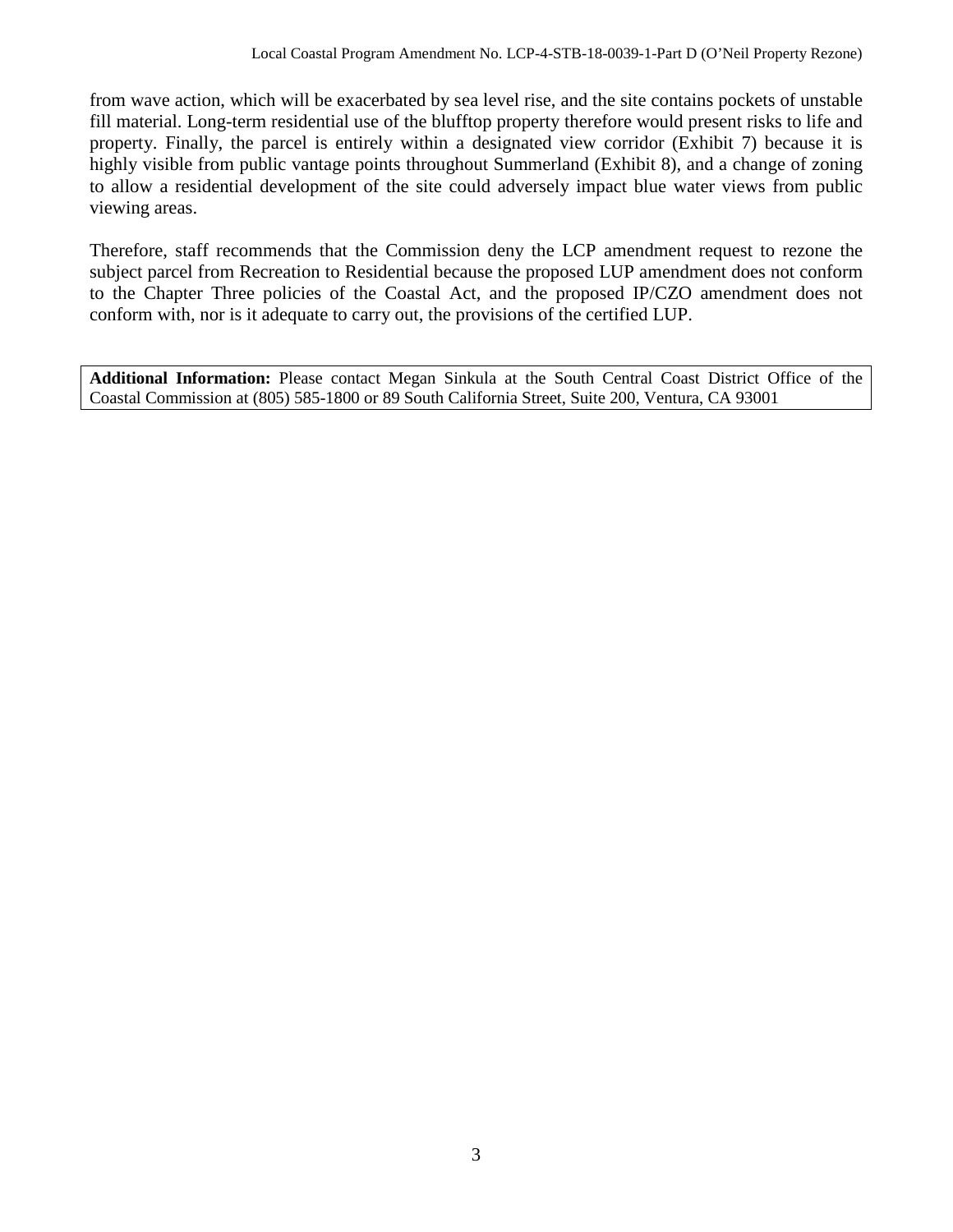# **TABLE OF CONTENTS**

| L.                      |                                                                     |  |
|-------------------------|---------------------------------------------------------------------|--|
| $A$ .<br>$\mathbf{B}$ . |                                                                     |  |
| $\mathcal{C}$ .         |                                                                     |  |
|                         |                                                                     |  |
| A.<br><b>B</b> .        | DENIAL OF THE IMPLEMENTATION PLAN/COASTAL ZONING ORDINANCE (IP/CZO) |  |
|                         | III. FINDINGS FOR DENIAL OF THE LUP & IP/CZO AMENDMENT7             |  |
| A.                      |                                                                     |  |
| $\overline{B}$ .        |                                                                     |  |
| C.                      |                                                                     |  |

D. [CALIFORNIA ENVIRONMENTAL QUALITY ACT \(CEQA\)..........................................................](#page-21-0) 22

# **EXHIBITS**

- **Exhibit 1.** Vicinity Map
- **Exhibit 2.** Aerial View of Parcel
- **Exhibit 3.** Parcel Map
- **Exhibit 4.** Map of Proposed Rezone
- **Exhibit 5.** [Photograph of Original Legal Non-Conforming Single-Family Residence](https://documents.coastal.ca.gov/reports/2019/7/w17a/w17a-7-2019-exhibits.pdf)
- **Exhibit 6.** Photograph of Existing Unpermitted Structure
- **Exhibit 7.** View Corridor Overlay Map
- **Exhibit 8.** Photograph of Public Views Through Parcel
- **Exhibit 9.** Santa Barbara County Board of Supervisors Ordinance No. 5031
- **Exhibit 10.** Santa Barbara County Board of Supervisors Resolution No. 18-45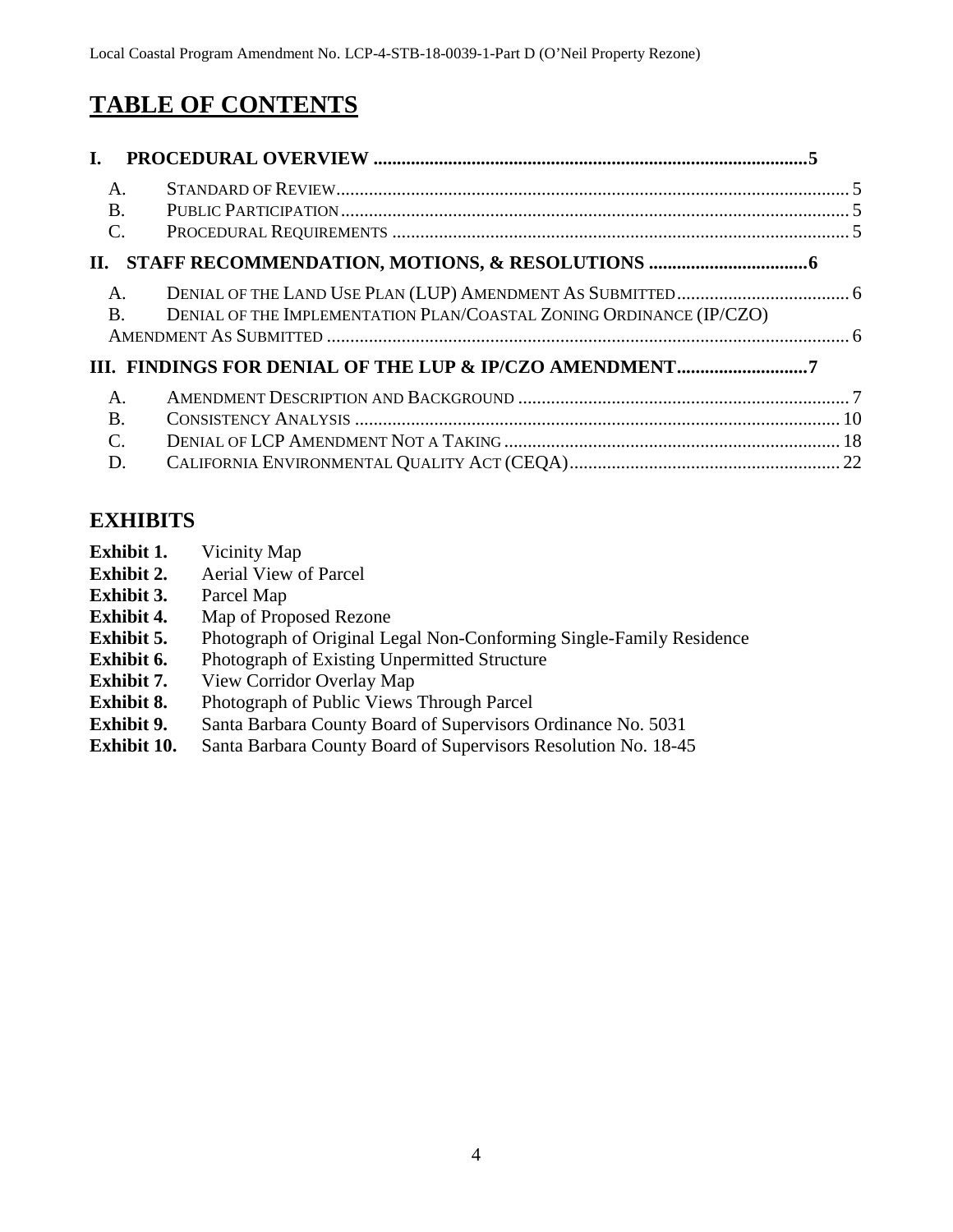# <span id="page-4-0"></span>**I. PROCEDURAL OVERVIEW**

# <span id="page-4-1"></span>**A. STANDARD OF REVIEW**

The Coastal Act provides:

*The Commission shall certify a land use plan, or any amendments thereto, if it finds that a land use plan meets the requirements of, and is in conformity with, the policies of Chapter 3*  (commencing with Section 30200)…(Section 30512(c))

The Coastal Act further provides:

*The Commission may only reject zoning ordinances, zoning district maps, or other implementing actions on the grounds that they do not conform with, or are inadequate to carry out, the provisions of the certified land use plan. If the Commission rejects the zoning ordinances, zoning district maps, or other implementing actions, it shall give written notice of the rejection, specifying the provisions of the land use plan with which the rejected zoning ordinances do not conform, or which it finds will not be adequately carried out, together with its reasons for the action taken. (Section 30513)*

The proposed amendment affects the LUP and IP/CZO components of the certified County of Santa Barbara LCP. The standard of review that the Commission uses in reviewing the proposed LUP amendment is whether the LUP, as proposed to be amended, would remain consistent with the policies of Chapter 3 of the Coastal Act. The standard of review for the proposed amendment to the IP/CZO of the certified LCP, pursuant to Section 30513 of the Coastal Act, is whether the IP/CZO, as proposed to be amended, would remain in conformance with, and adequate to carry out, the provisions of the certified LUP. All Chapter 3 policies of the Coastal Act have been incorporated in their entirety into the certified LUP as guiding policies.

# <span id="page-4-2"></span>**B. PUBLIC PARTICIPATION**

Section 30503 of the Coastal Act requires public input in the preparation, approval, certification and amendment of any LCP. The County held public hearings on August 12, 2015, November 3, 2015, February 27, 2018, and March 9, 2018. The hearings were noticed to the public consistent with Section 13515 of Title 14 of the California Code of Regulations. The County received written and oral comments regarding the proposed amendment from members of the public. After the County submitted its proposed LCP amendment to the Commission, the Commission held a public hearing on July 10, 2019. Notice of the subject amendment was posted in a local newspaper at least ten days prior to the July 2019 Coastal Commission hearing, and individual notices have been distributed to all known interested parties.

# <span id="page-4-3"></span>**C. PROCEDURAL REQUIREMENTS**

Pursuant to Section 13551(b) of the California Code of Regulations, the County resolution for submittal of the LCP amendment can either require formal local government adoption after Commission approval, or is an amendment that will take effect automatically upon Commission approval pursuant to Public Resources Code Sections 30512, 30513, and 30519. The County of Santa Barbara Board of Supervisors submittal resolution specifies that this amendment shall take effect upon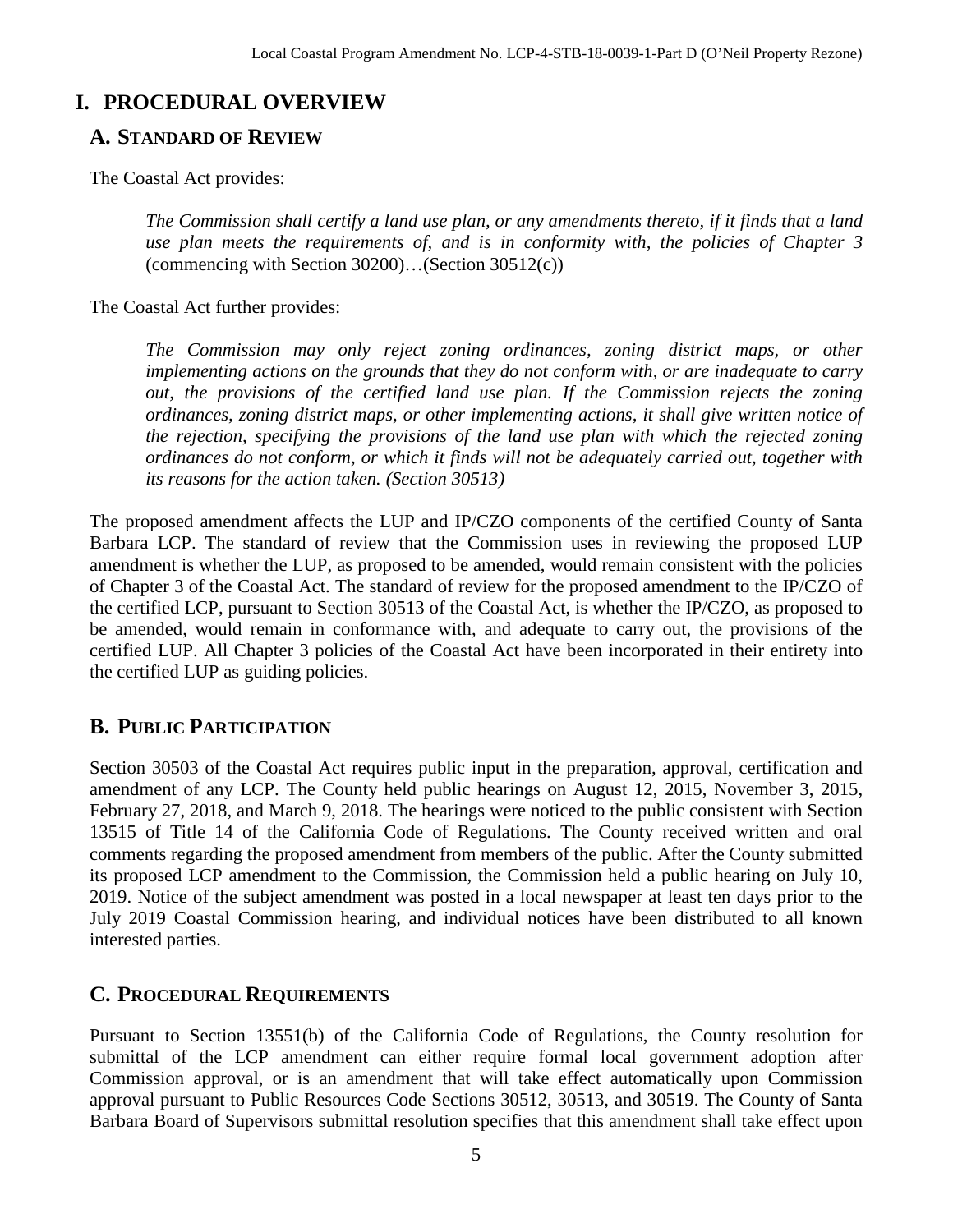the date it is certified by the Commission. If the Commission denies the LCP Amendment, as submitted, no further action is required by either the Commission or the County. If the Commission approves this amendment subject to suggested modifications by the Commission, the County must act to accept the certified suggested modifications within six months from the date of Commission action in order for the amendment to become effective (CCR Sections 13544.5 and 13537). Pursuant to Section 13544 of the California Code of Regulations, the Executive Director shall determine whether the County's action is adequate to satisfy all requirements of the Commission's certification order and report on such adequacy to the Commission.

# <span id="page-5-0"></span>**II. STAFF RECOMMENDATION, MOTIONS, & RESOLUTIONS**

Following public hearing, staff recommends the Commission adopt the following resolution and findings. The appropriate motion to introduce the resolution and a staff recommendation is provided prior to each resolution.

# <span id="page-5-1"></span>**A. DENIAL OF THE LAND USE PLAN (LUP) AMENDMENT AS SUBMITTED**

### **MOTION:**

*I move that the Commission certify Amendment No. LCP-4-STB-18-0039-1-Part D to the County of Santa Barbara Land Use Plan, as submitted by the County of Santa Barbara.*

#### **STAFF RECOMMENDATION TO DENY:**

Staff recommends a **NO** vote. Failure of this motion will result in denial of the Amendment as submitted and adoption of the following resolution and findings. The motion passes only by an affirmative vote of a majority of the Commissioners present.

#### **RESOLUTION TO DENY CERTIFICATION OF THE LAND USE PLAN AMENDMENT AS SUBMITTED:**

The Commission hereby **denies** certification of Amendment No. LCP-4-STB-18-0039-1-Part D to the County of Santa Barbara Land Use Plan as submitted by the County of Santa Barbara and adopts the findings set forth below on the grounds that the land use plan amendment does not conform with the policies of Chapter 3 of the Coastal Act. Certification of the Land Use Plan Amendment would not comply with the California Environmental Quality Act because there are feasible alternatives or mitigation measures which could substantially lessen any significant adverse impact which the Land Use Plan Amendment may have on the environment.

### <span id="page-5-2"></span>**B. DENIAL OF THE IMPLEMENTATION PLAN/COASTAL ZONING ORDINANCE (IP/CZO) AMENDMENT AS SUBMITTED**

### **MOTION:**

*I move that the Commission reject Amendment No. LCP-4-STB-18-0039-1-Part D to the County of Santa Barbara Implementation Plan/Coastal Zoning Ordinance, as submitted by the County of Santa Barbara.*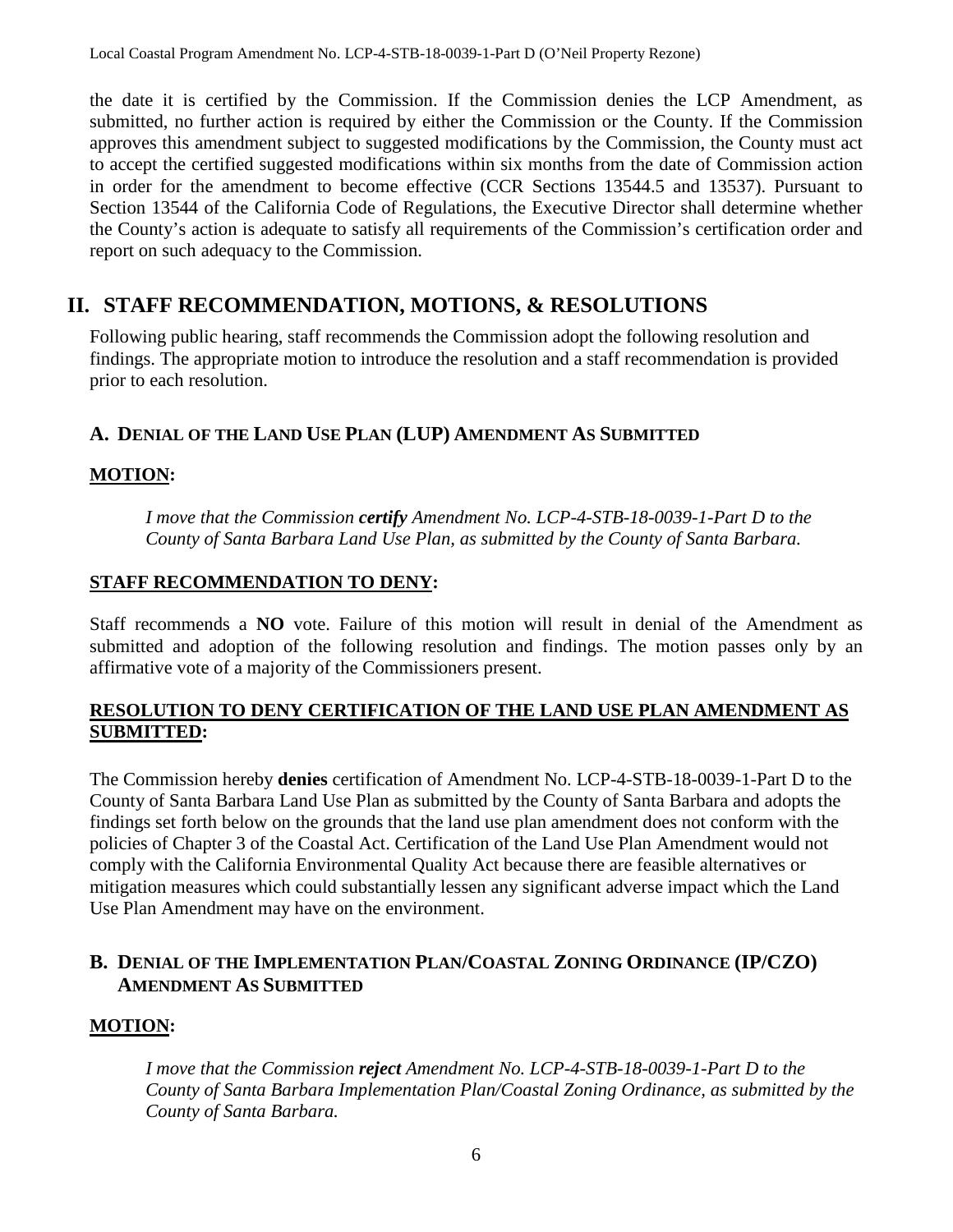### **STAFF RECOMMENDATION TO DENY:**

Staff recommends a **YES** vote. Passage of this motion will result in rejection of the amendment and the adoption of the following resolution and findings. The motion passes only by an affirmative vote of a majority of the Commissioners present.

#### **RESOLUTION TO DENY CERTIFICATION OF THE IMPLEMENTATION PLAN/COASTAL ZONING ORDINANCE AMENDMENT AS SUBMITTED:**

The Commission hereby **denies** certification of Amendment No. LCP-4-STB-18-0039-1-Part D to the County of Santa Barbara Implementation Plan/Coastal Zoning Ordinance as submitted by the County of Santa Barbara and adopts the findings set forth below on the grounds that the Implementation Plan/Coastal Zoning Ordinance amendment does not conform with, and is inadequate to carry out, the provisions of the certified Land Use Plan. Certification of the Implementation Plan/Coastal Zoning Ordinance Amendment would not comply with the California Environmental Quality Act because there are feasible alternatives or mitigation measures which could substantially lessen any significant adverse impact which the Implementation Plan/Coastal Zoning Ordinance Amendment may have on the environment.

# <span id="page-6-0"></span>**III. FINDINGS FOR DENIAL OF THE LUP & IP/CZO AMENDMENT**

The following findings support the Commission's denial of the County of Santa Barbara's LCP Amendment request. The Commission hereby finds and declares as follows:

#### <span id="page-6-1"></span>**A. AMENDMENT DESCRIPTION AND BACKGROUND**

The County is requesting a project-driven amendment to the LUP and IP/CZO portions of its certified LCP that would affect only one parcel within the County (Exhibits 3-4). The proposed LUP amendment would change the land use designation of a property located at 2551 Wallace Avenue (APN 005-250-001) in the Summerland community of Santa Barbara County from Recreation/Open Space to Single-Family Residential, and the associated IP/CZO amendment would change the zoning designation of the subject property from Recreation (REC) to Single-Family Residential (7-R-1; 7,000 sq. ft./0.16-acre minimum lot size). Specifically, the amendment proposes to change the land use and zoning designation of the subject parcel from recreation to residential on the Summerland Community Plan Land Use and Zoning Maps (certified as part of the County's LUP) and within Section 35-54 of the County's IP/CZO.

The subject parcel is sited on a 0.10-acre (4,356 sq. ft.) coastal bluff-top property between the Pacific Ocean and the Southern Pacific Railroad Company (also known as the Union Pacific Railroad Company) tracks (Exhibits 1-4). Currently, the parcel has a land use designation of Recreation/Open Space and a zoning designation of Recreation. The closest existing residential development is 0.68 miles away to the east and 0.26 miles away to the west. Existing nearby public recreation areas include the public beach immediately seaward of the subject parcel, two public beach vertical accessways (one that is 0.53 miles to the east and one that is 0.11 miles to the west) on either side of the subject parcel, and Lookout Park, a 3.4-acre bluff-top park that overlooks the ocean and is sited 0.45 miles from the subject parcel. Notably, the Coastal Commission recently approved a project-driven LCP Amendment (No. LCP-4-STB-18-0071-2-Part A) submitted by the County that will implement public coastal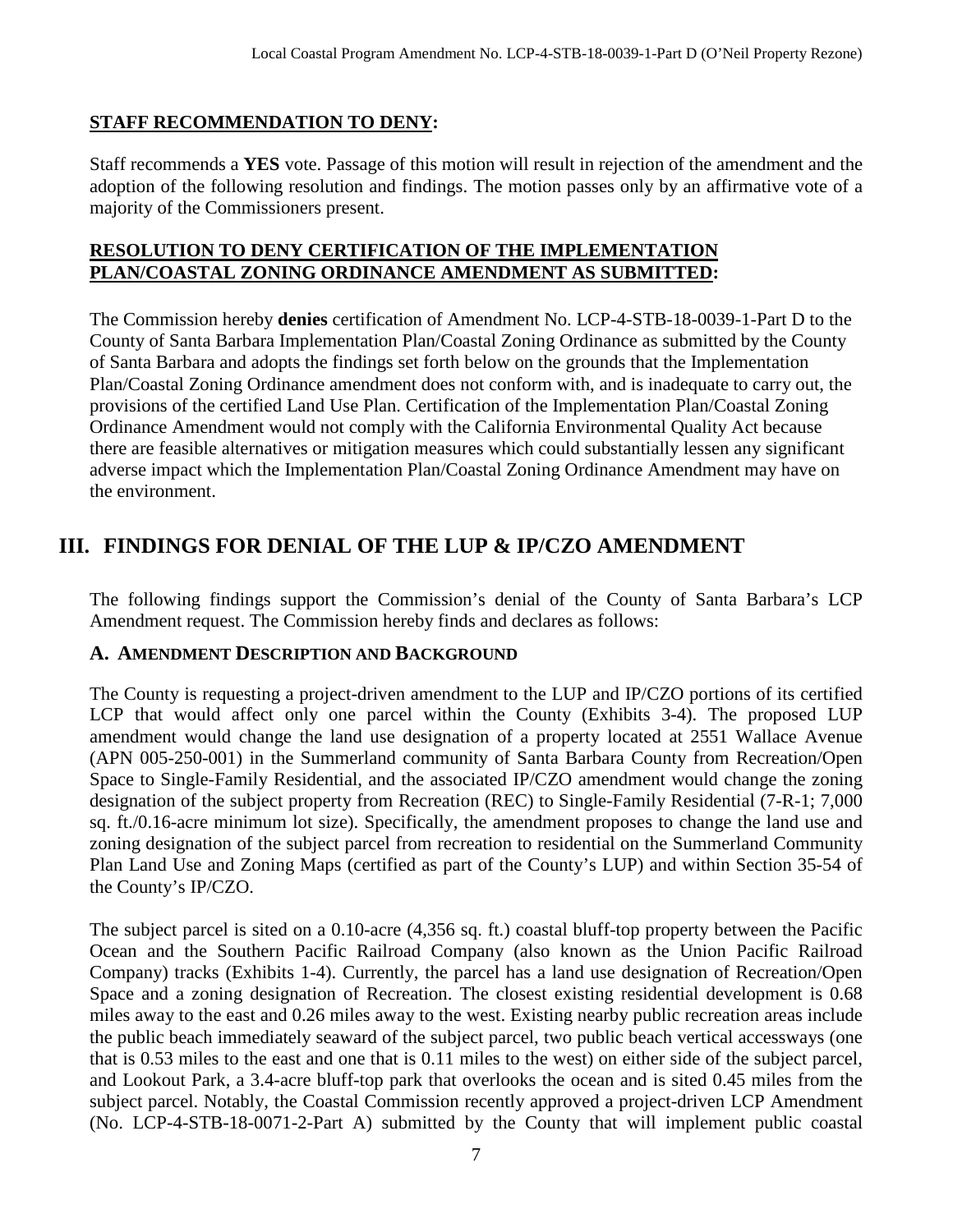access enhancements in this immediate area (as part of a transportation improvement project along the U.S. Highway 101 corridor between the City of Carpinteria and the City of Santa Barbara) that include benches and tables along the bluff-top on Finney Road, a new group picnic area with a barbeque facility, covered and uncovered seating areas, a walking path, and a public restroom at Lookout Park, and an increase of available public coastal access parking along Wallace Avenue.

On March 9, 2018, the proposed LCP amendment was approved by the County concurrently with an associated Coastal Development Permit and a Variance to allow for the after-the-fact approval of the demolition of a 1,066 sq. ft. one-story residence (Exhibit 5), the demolition of the existing, unpermitted, and partially constructed 1,433 sq. ft. two-story residence (Exhibit 6), and the construction of a new, 2,218 sq. ft. two-story residence on the subject parcel. The approved permit for the project was conditioned to require an agreement between the applicant and the Southern Pacific Railroad Company (Railroad Company) to create an easement for a connection to the public sewer system, as well as to require an LCP amendment (certified by the Coastal Commission) for the land use and zoning designation change of the property from Recreation/Open Space to Residential. If such an agreement cannot be reached with the Railroad Company, the approved permit specifies that the applicant must remove all components of the development that are sited on the surrounding railroadowned parcels. Further, the approved permit conditions state that the permit shall not become effective until an easement is created or the project components on the surrounding railroad-owned properties are removed, and the associated LCP amendment is certified by the Coastal Commission. The approved variance allows a north yard setback of 2 ft., 4 in. instead of the required 10 ft. setback, an east yard setback of 8 ft. instead of the required 10 ft., and zero uncovered parking spaces instead of the required two uncovered parking spaces to serve the development.

#### **Background**

A single-story residence was constructed on the subject parcel in approximately the 1890's (Exhibit 5), and in 1901, the adjacent property immediately landward of the subject property was quitclaimed by the County to the Railroad Company. Between 1953 and 1958, the subject property was zoned as a "Beach Development District", which allows for residential use of the site, and in 1973, the subject property was assigned a land use designation of Recreation pursuant to the adoption of the County's Comprehensive Plan. In 1980, the County's LUP was certified, and the Recreation land use designation of the subject site was carried over from the Comprehensive Plan. In 1984, the property was rezoned from Beach Development District to Recreation pursuant to the certification of the County's IP/CZO. The County's administrative record for the LCP amendment request contains internal notations made on zone change maps that demonstrate that the rezoning of this parcel from Beach Development District to Recreation during certification of the IP/CZO was intentional. Further, in 1992, the Summerland Community Plan was certified by the Commission as a component of the County's certified Land Use Plan and the Recreation land use designation was once again carried over and certified for the site. The Recreation/Open Space land use and zoning designation does not allow for a residential use of the site. As such, the single-story residence that had previously existed on the site since approximately the 1890's was considered a legal, non-conforming residence, and the residential use of the site was a legal, non-conforming use.

In 1996, the current property owner, Jeffrey O'Neil ("O'Neil"), purchased the property. Jeffrey O'Neil is an organizing member of the Summerland Board of Architectural Review, which functions as a local advisory board and design review committee that provides advisory recommendations to the County's (South) Board of Architectural Review. In 2005, O'Neil applied for a Coastal Development Permit from the County for the demolition of the one-story residence onsite and construction of a new two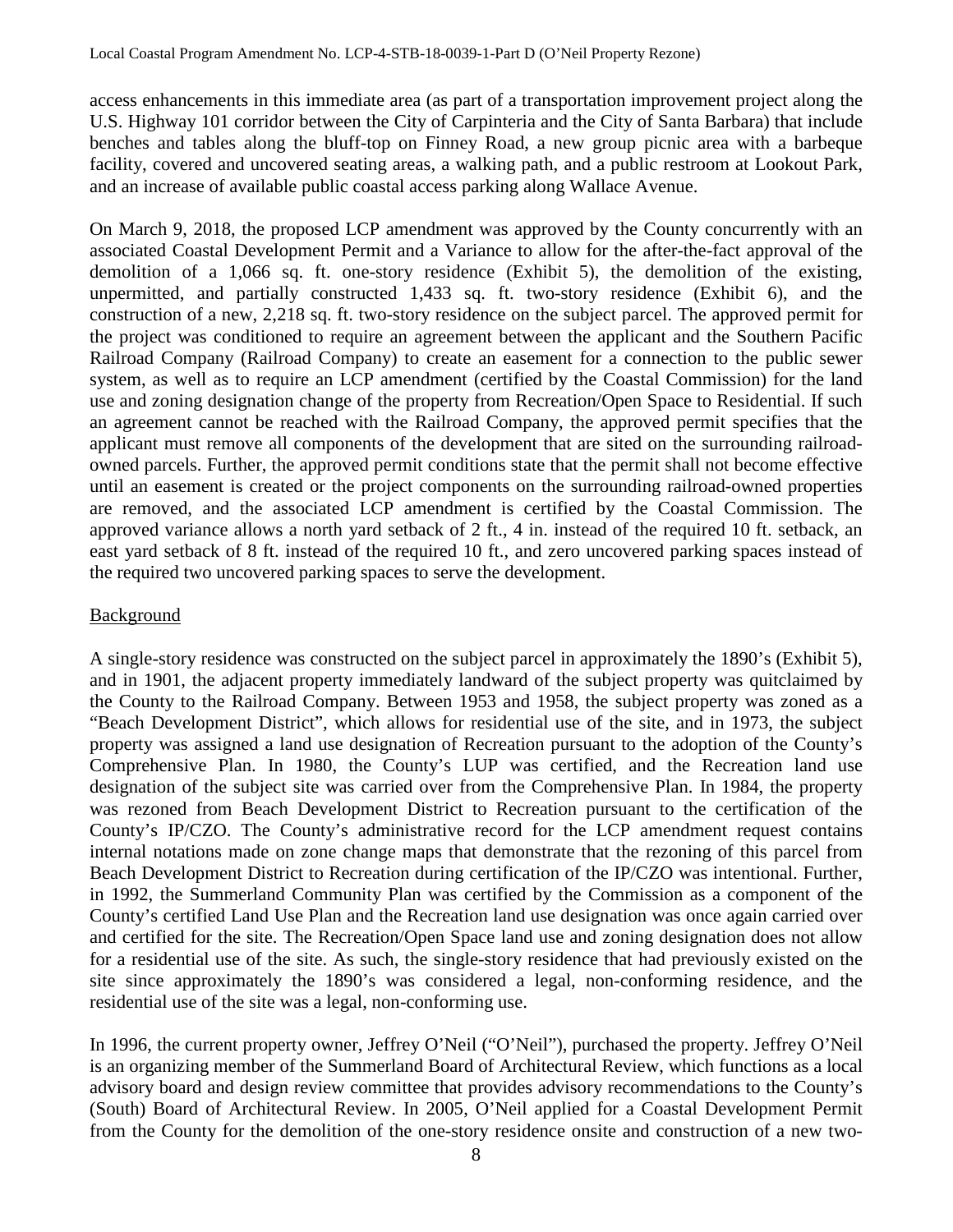story residence, and the County denied the permit request. The County and the applicant did not pursue a zone change in 2005. The County's denial was based upon the finding that the proposed development was inconsistent with the applicable land use regulations. The original residence was considered nonconforming due to the fact that it was constructed prior to the implementation of zoning requirements and because it was located on property zoned Recreation, which is a zoning designation that does not allow residential development. Therefore, the County denied the permit request because the zoning designation of the property does not allow for a residential development of the site.

On March 20, 2007, the County issued a Stop Work Notice to O'Neil for the construction of what appeared to be a second-story addition to the existing single-family dwelling onsite without permits. During issuance of the Stop Work Notice, O'Neil refused to cease construction of the unpermitted development, and County officials requested the presence of law enforcement to enforce the Notice. On March 21, 2007, County officials observed ongoing construction at the site in violation of the Stop Work Notice. On March 22, 2007, County officials attempted to perform a site visit to determine the status of the violation of the Stop Work Notice, and O'Neil denied access to the site. On the same day, County officials issued a Stop Work Order for the site. On April 18, 2007, County officials obtained an inspection warrant for the site, and the next day County officials met with O'Neil to deliver the warrant and schedule an inspection of the site.

County officials performed an inspection of the site on April 26, 2007 and evaluated the scope of the unpermitted construction. County officials determined that a significant amount of fill had been added to the site, the original one-story dwelling had been demolished, and a new garage had been constructed. A replacement two-story dwelling was partially constructed, and a section of the original dwelling's exterior wall had been retained onsite to screen the construction of the new first floor from public view. County officials also observed that the top portion of the north wall of the unpermitted garage and a portion of the new second-story construction of the dwelling had been painted to match the colors of the original wall to maintain the appearance of the original dwelling.

On May 11, 2007, the County issued a Notice of Violation (Building Violation Case No. 07BDV-00000-00020) to O'Neil for the unpermitted development. On June 15, 2007, O'Neil requested a 30 day time extension to respond to the Notice of Violation. On July 11, 2007, County officials were notified that unpermitted construction was continuing to occur at the site. County officials performed a site visit and determined that additional framing had occurred since the Stop Work Order was posted on March 22, 2007. During issuance of the Stop Work Notice, O'Neil again refused to cease construction of the unpermitted development, and County officials requested the presence of law enforcement to enforce the Notice. On August 1, 2007, O'Neil requested a second time extension to respond to the Notice of Violation. By October 19, 2007, O'Neil had not submitted another time extension request or responded to the Notice of Violation, and accordingly, County officials issued a second Notice of Violation. By January 9, 2008, O'Neil had not responded to the second Notice of Violation and County officials issued a third Notice of Violation. The County issued a fourth Notice of Violation on April 22, 2008, a fifth Notice of Violation on July 15, 2008, a sixth Notice of Violation on September 25, 2008, and a seventh Notice of Violation on April 8, 2009.

On July 30, 2008, O'Neil submitted a LCP amendment request for a rezone of the subject parcel from Recreation to Residential. On November 13, 2008, O'Neil submitted an associated Coastal Development Permit application in an effort to rectify the violations onsite and permit a new residence on the property. Between November 2008 and December 2014, the permit application remained incomplete.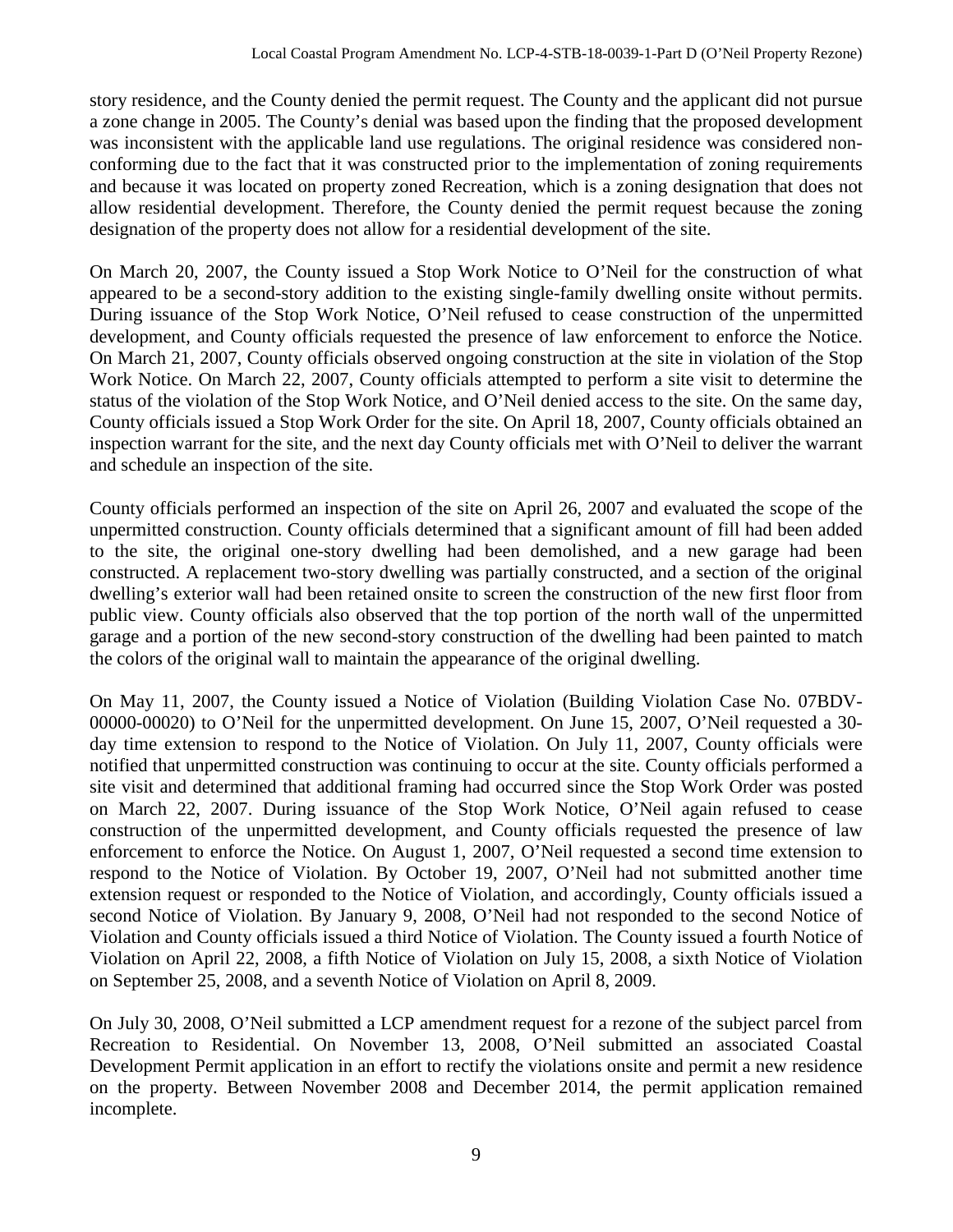Notably, on March 9, 2011, County staff sent a letter to O'Neil stating that "[t]here is no permit path for a Single-Family Dwelling in the REC zone district. Rezone of the subject property to REC zoning in 1984 indicates a deliberate and continued determination by the County that the property should revert to a recreational use upon discontinuance of the non-conforming residential use." In October 2014, O'Neil appealed the County staff's determination of permit application incompleteness, and in December 2014, the permit application was deemed complete due to the fact that the County did not render a decision regarding the appeal of the determination of permit application incompleteness by the close of the mandated 60-day deadline.

During the permit review process, County staff determined that O'Neil could not demonstrate that adequate legal access to the subject parcel exists. O'Neil disagrees with this conclusion and has attempted to demonstrate legal access. However, to date, O'Neil has been unable to demonstrate that adequate legal access to the subject parcel exists. In addition, County staff determined that a residential development of the subject parcel would raise issues with regard to the protection of visual resources within a designated view corridor overlay, the geologic instability of the site, and adverse impacts from shoreline and erosion hazards.

Based upon these issues, County staff determined that the proposed project-driven LCP amendment rezone request was not consistent with the County's certified LCP. On August 12, 2015, the County Planning Commission acted to recommend denial of LCP amendment rezone request and associated coastal development permit, consistent with County staff's recommendation, to the County Board of Supervisors. On November 3, 2015, the Board of Supervisors referred the LCP amendment rezone request and associated coastal development permit back to County staff and directed staff to initiate and complete all environmental review and to draft findings for approval in support of both proposed items. On February 27, 2018, after completion of additional environmental review, County staff brought the LCP amendment request and the associated coastal development permit to the Board of Supervisors hearing with a recommendation of denial once again, and the Board nevertheless directed staff to prepare the required findings for approval of both proposed items. On March 9, 2018, the County Board of Supervisors approved the LCP amendment request and associated coastal development permit (Exhibits 9-10).

On April 4, 2018, Commissioner Uranga and Commissioner Peskin filed appeals of the County's approval of the associated coastal development permit on the grounds that the approved development is inconsistent with the County of Santa Barbara's LCP policies and provisions regarding the protection of visual resources, minimization of risk from hazards, allowed uses given the certified land use and zoning designation of the property and application of the correct standard of review, and availability of adequate public services. On May 11, 2018, the applicant waived their right to a hearing with 49 working days of appeal filing in order to allow additional time for consideration of the related LCP amendment that is the subject of this staff report.

### <span id="page-9-0"></span>**B. CONSISTENCY ANALYSIS**

The Coastal Act and the County's certified LCP place a high priority on the provision of recreational land uses within the Coastal Zone, such that recreational and open space land uses have priority over new residential development. Conversion of the subject parcel from recreation to residential land use and zoning designations would be inconsistent with the priority of land uses established by the Chapter 3 policies of the Coastal Act and the policy directives of the County's LUP to utilize the site for public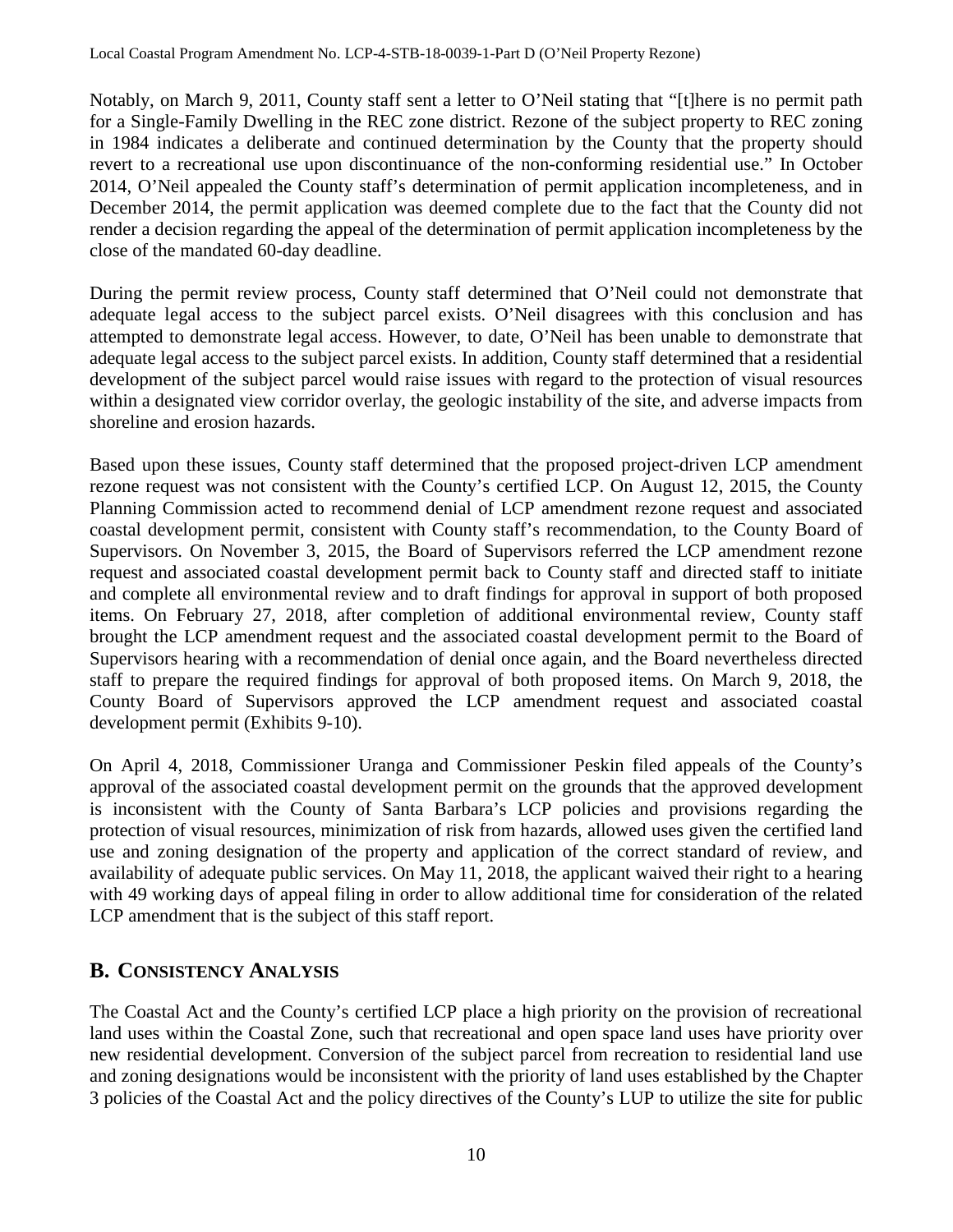recreational and/or open space use once the legal non-conforming residential use of the property is abandoned or otherwise terminated.

In addition, the County's record for its approval of the LCP amendment request does not demonstrate that the subject parcel is suitable to allow for residential redevelopment of the site. Coastal Act Section 30250 requires new residential development to be located in areas able to accommodate such development, including areas that provide adequate public services and where it will not have significant adverse effects, either individually or cumulatively, on coastal resources. The County's record for approval of the LCP amendment request indicates that there are questions regarding whether legal access to the subject parcel exists, and O'Neil has provided no evidence of an easement that would allow for legal access to the parcel or a connection to the public sewer line.

Further, the County's certified LCP designates the entirety of the subject parcel as a view corridor (Exhibit 7), and a residential development of the site has the potential to adversely impact public views of the ocean, inconsistent with the requirements of Coastal Act Section 30251 (Exhibit 8).

Lastly, the subject 0.10-acre parcel is located on a coastal bluff-top that is subject to erosion, with a bluff edge retreat rate estimated to be 0.36 feet per year, and that contains pockets of dumped, highly erodible and unstable fill material. A residential development of this parcel raises issues regarding the requirements of Coastal Act Section 30253 to minimize risks in areas of geologic hazard, to assure the stability and structural integrity of new development, and to neither create nor contribute significantly to erosion, geologic instability, or destruction of the site or surrounding area.

As noted above, the amendment proposes changes to the LUP and IP/CZO components of the certified County of Santa Barbara LCP. The standard of review that the Commission uses in reviewing the proposed LUP amendment is whether the LUP, as proposed to be amended, would remain consistent with the policies of Chapter 3 of the Coastal Act. The standard of review for the proposed amendment to the IP/CZO of the certified LCP, pursuant to Section 30513 of the Coastal Act, is whether the IP/CZO, as proposed to be amended, would remain in conformance with, and adequate to carry out, the provisions of the certified LUP portion of the County of Santa Barbara LCP. In addition, all Chapter 3 policies of the Coastal Act have been incorporated in their entirety into the certified LUP as guiding policies.

### Relevant Coastal Act Policies

Section 30210 of the Coastal Act states:

*In carrying out the requirements of Section 4 of Article X of the California Constitution, maximum access, which shall be conspicuously posted, and recreational opportunities shall be provided for all the people consistent with public safety needs and the need to protect public rights, rights of private property owners, and natural resource areas from overuse.* 

#### Section 30221 states:

*Oceanfront land suitable for recreational use shall be protected for recreational use and development unless present and foreseeable future demand for public or commercial recreational activities that could be accommodated on the property is already adequately provided for in the area.*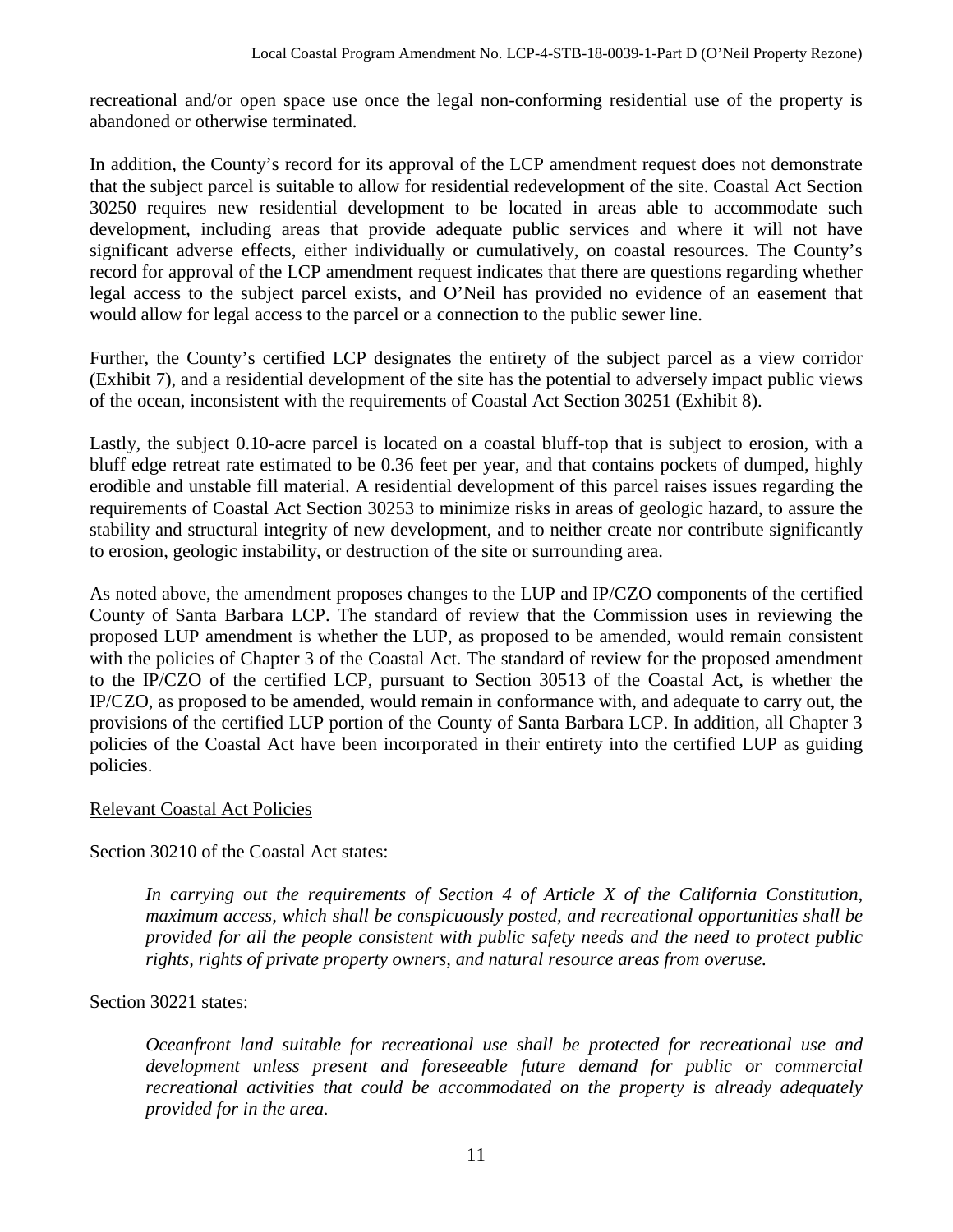Local Coastal Program Amendment No. LCP-4-STB-18-0039-1-Part D (O'Neil Property Rezone)

Section 30222 states:

*Upland areas necessary to support coastal recreational uses shall be reserved for such uses, where feasible.*

Section 30250 states, in relevant part:

*(a) New residential, commercial, or industrial development, except as otherwise provided in this division, shall be located within, contiguous with, or in close proximity to, existing developed areas able to accommodate it or, where such areas are not able to accommodate it, in other areas with adequate public services and where it would not have significant adverse effects, either individually or cumulatively, on coastal resources…*

Section 30251 states, in relevant part:

*The scenic and visual qualities of coastal areas shall be considered and protected as a*  resource of public importance. Permitted development shall be sited and designed to protect *views to and along the ocean and scenic coastal areas,…to be visually compatible with the character of surrounding areas, and, where feasible, to restore and enhance visual quality in visually degraded areas….*

Section 30253 states, in relevant part:

*New development shall do all of the following:*

- *(a) Minimize risks to life and property in areas of high geologic, flood, and fire hazard.*
- *(b) Assure stability and structural integrity, and neither create nor contribute significantly to erosion, geologic instability, or destruction of the site or surrounding area or in any way require the construction of protective devices that would substantially alter natural landforms along bluffs and cliffs…*

Other Applicable County of Santa Barbara LCP Policies

LUP Policy 7-9 and its associated Implementing Action state, in relevant part:

*Additional opportunities for coastal access and recreation shall be provided in the Summerland planning area…*

*The County shall acquire the beach and bluff area south of Wallace Avenue. The parking area along Wallace Avenue shall be landscaped, and measures taken to minimize further erosion along the bluffs and railroad embankment…*

Summerland Community Plan Policy VIS-S-3 states:

*Public views from Summerland to the ocean and from the Highway to the foothills shall be protected and enhanced.* 

#### Proposed Land Use and Zoning Designation Change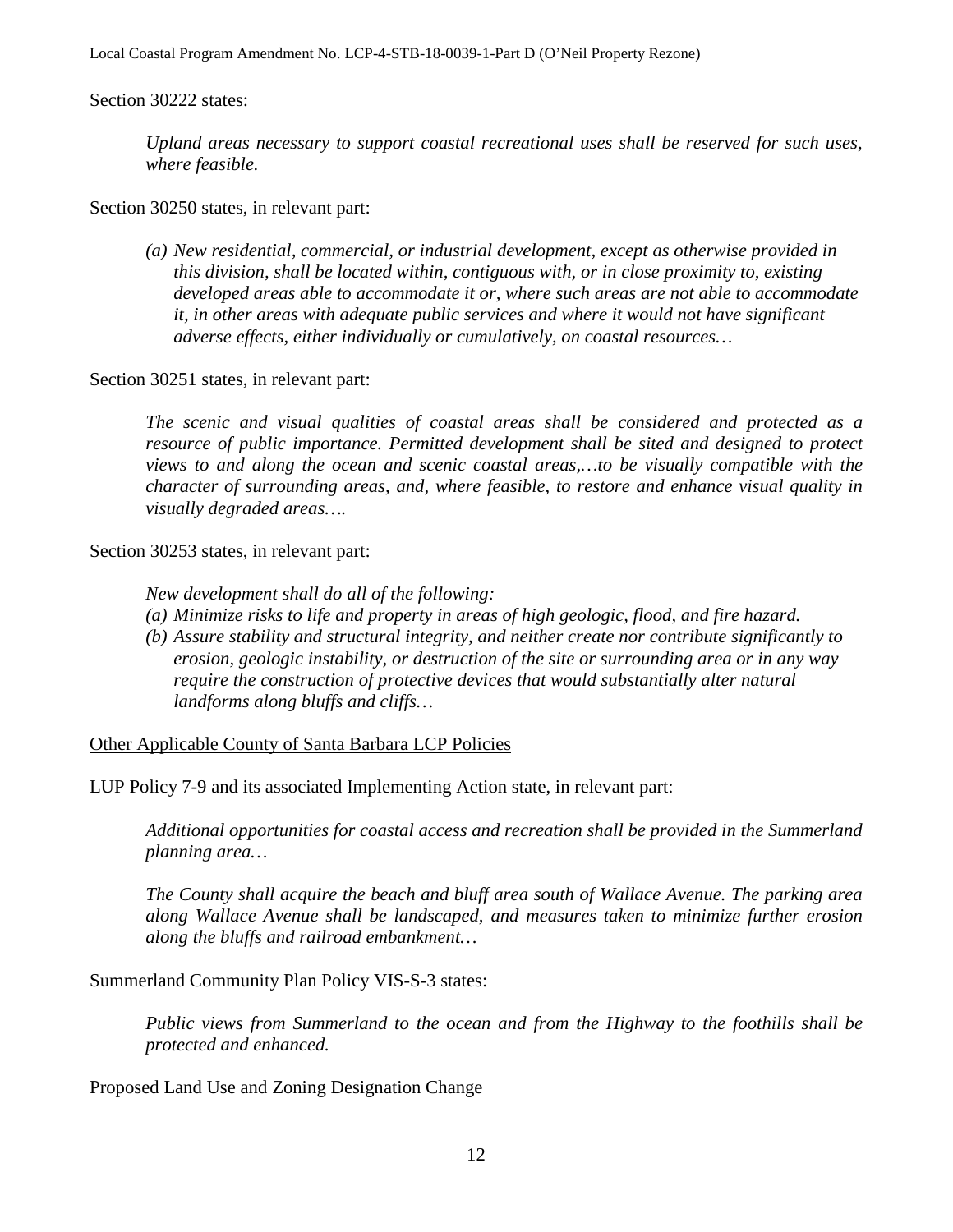The subject 0.10-acre property currently has a land use and zoning designation of Recreation and the County is proposing to change the land use designation to Residential and the zoning designation to 7- R-1 (Single-Family Residential, 7,000 sq. ft./0.16-acre minimum lot size) pursuant to the LCP amendment request. Article II Section 35-89.1 of the County's certified IP/CZO provides the stated purpose of the Recreation District (REC) as follows:

*The purpose of this district is to provide open space for various forms of outdoor recreation of either a public or private nature. The intent is to encourage outdoor recreational uses which will protect and enhance areas which have both active and passive recreation potential because of their beauty and natural features. Such development should offer recreational uses which complement and are appropriate to the area because of these features.* 

More broadly, Coastal Act Section 30210 requires the provision of public access and recreational opportunities, and Coastal Act Sections 30221 and 30222 reserve and protect oceanfront and upland land areas for recreational uses. In addition, the County's certified LUP contains policies and associated implementing actions regarding the provision of coastal access and recreation that are specific to the subject parcel and the beach and bluff area along Wallace Avenue. LUP Policy 7-9 requires the provision of coastal access and recreation in the Summerland planning area, and the associated implementing action states that the County shall acquire the beach and bluff area south of Wallace Avenue and take measures to minimize erosion along the bluffs and the existing railroad embankment.

In the 1890's, the subject parcel was developed to include a single-story residence. Between 1953 and 1958, the property was zoned as a "Beach Development District" which allowed a residential use of the property. County records indicate that in 1973 the subject property was assigned a land use designation of Recreation pursuant to the adoption of the County's Comprehensive Plan. In 1980, the County's LUP was certified and the Recreation land use designation of the subject site was carried over from the Comprehensive Plan. In 1984, the property was rezoned from Beach Development District to Recreation pursuant to the certification of the County's IP/CZO. The Recreation zone allowed public and private recreational uses but not residences. Therefore, by 1984 at the latest, the existing residence onsite became a legal, non-conforming structure and the residential use of the site became a legal, non-conforming use.<sup>[1](#page-12-0)</sup> In 1992, the Summerland Community Plan was certified and the Recreation land use designation was once again carried over and certified for the site.

The County's rezone of the subject property in the 1980's from "Beach Development District" to Recreation was intended as a long-term planning effort to transition the property from a residential use to a recreation/open space use and to implement Land Use Plan Policy 7-9 and its associated implementing action listed above. This policy and its associated implementing action require the provision of opportunities for coastal access and recreation in the Summerland area and specifically mention the intent of the County to acquire the beach and bluff area south of Wallace Avenue (which includes the subject parcel) and recognize the need for the County to take measures to minimize further erosion along these bluffs by limiting future development in this area. In addition, the County's administrative record for the LCP amendment request contains internal notations made on zone change maps that demonstrate that the rezoning of this parcel from Beach Development District to Recreation

<span id="page-12-0"></span><sup>&</sup>lt;sup>1</sup> Staff would note that "residential structures for a caretaker" and "transitional and supportive housing" were added as a use permitted with a minor conditional use permit in the REC zone in 1992 and 2017, respectively. Neither of these use types have been proposed at this time as part of the project that gave rise to this proposed LCP amendment.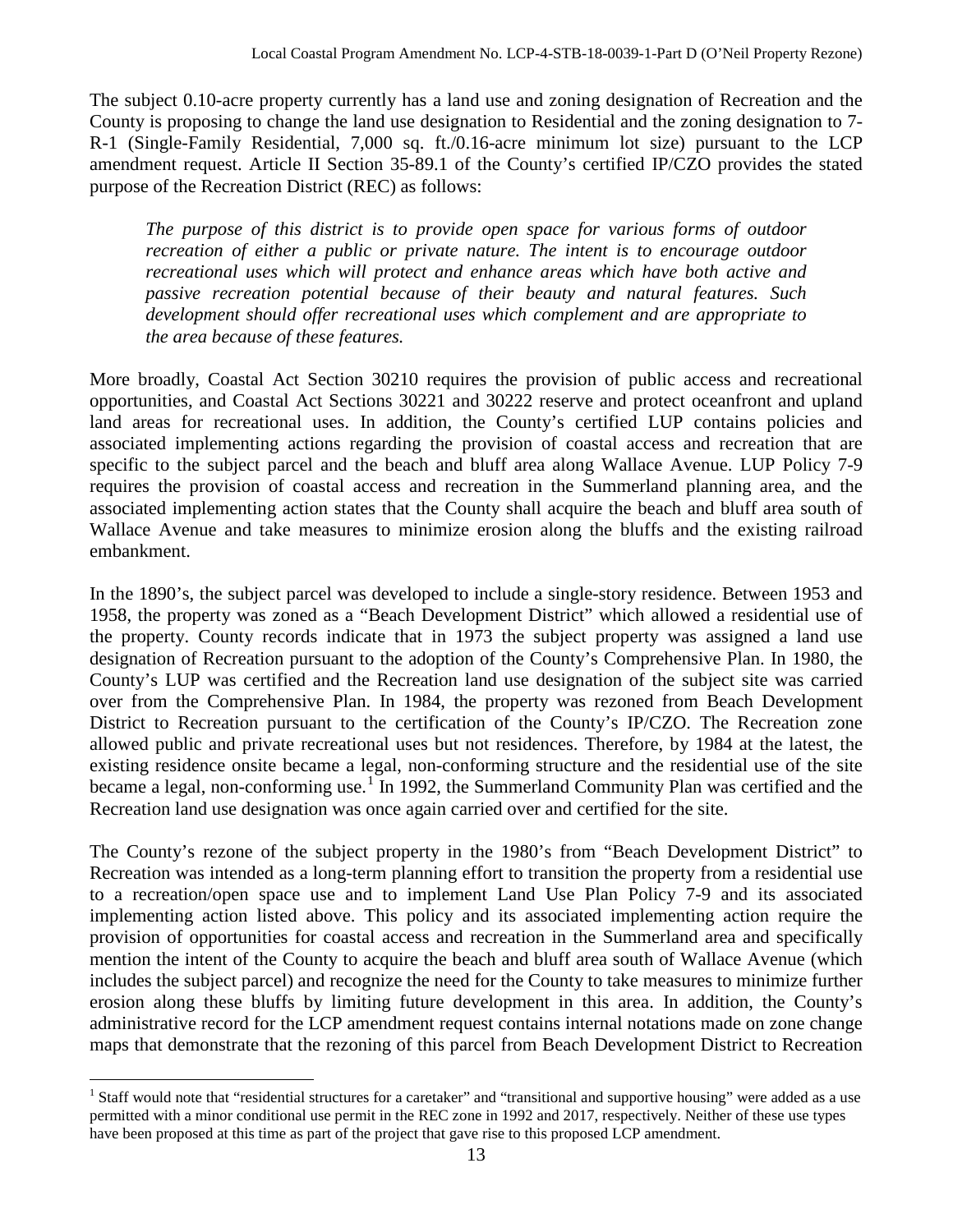during certification of the IP/CZO was not intentional. Although the County's administrative record contains a few assertions by various County staff that the rezoning of the parcel to Recreation was not intentional, it also contains explicit statements by County staff to the contrary—that the rezoning was intentional and not in error. On balance, the record as a whole—including the certified land use planning policies that apply to this parcel—demonstrates that the rezone of the parcel was intentional.

The subject parcel is sited on an isolated coastal bluff-top property between the Pacific Ocean and the Southern Pacific Railroad Company (Railroad Company) tracks and is surrounded on all sides by land under the ownership of the Railroad Company (Exhibit 3). The closest existing residential development is 0.68 miles away to the east and 0.26 miles away to the west. The subject parcel is in close proximity to existing public recreation areas that include the public beach immediately seaward of the subject parcel, two public beach vertical accessways (one that is 0.53 miles to the east and one that is 0.11 miles to the west) on either side of the subject parcel, and Lookout Park, a 3.4-acre blufftop park that overlooks the ocean and is sited 0.45 miles from the subject parcel. Notably, the Coastal Commission recently approved a project-driven LCP Amendment (No. LCP-4-STB-18-0071-2-Part A) submitted by the County that will implement public coastal access enhancements in this immediate area (as part of a transportation improvement project along the U.S. Highway 101 corridor between the City of Carpinteria and the City of Santa Barbara) that include benches and tables along the bluff-top on Finney Road, a new group picnic area with a barbeque facility, covered and uncovered seating areas, a walking path, and a public restroom at Lookout Park, and an increase of available public coastal access parking along Wallace Avenue. Although the questionable legal access to the subject parcel could render the site inappropriate for active recreational use, the public views through the site to the ocean and the location of the bluff-top parcel within an area of existing public recreational amenities makes the subject parcel ideal for passive recreational land use and/or open space land use. In addition, were the parcel ever to become publicly owned by the County, the County could obtain legal access, through eminent domain if necessary, to support new recreational uses of the site.

For the reasons below, amending the LUP in the proposed manner is not consistent with the Chapter 3 policies of the Coastal Act. Without the LUP amendment, the proposed IP/CZO amendment is inconsistent with the certified LUP's land use designation.

#### Legal Access

As mentioned above, the administrative record for the approval of the subject LCP amendment indicates that there are significant questions regarding whether legal access to the subject parcel exists. The County Planning Commission originally found that the segment of Wallace Avenue located immediately north of the subject parcel was legally quitclaimed by the County to the Railroad Company in 1901 (pursuant to Ordinance No. 247) and has been owned by the Railroad Company ever since. The Planning Commission further found that O'Neil did not establish that he has any agreement in place with the Railroad Company to use this segment of Wallace Avenue for access to the subject parcel. The findings adopted by the Planning Commission further note that the northwestern corner of the lot touches the southeastern corner of the publically owned portion of Wallace Avenue at only a single point; and, further, that a single point in space does not constitute adequate, legal access because the applicant could not practically construct a road to access the parcel using a single point. Although the County Board of Supervisors ended up overturning the Planning Commission's denial of the CDP, and thus implicitly rejected the Planning Commission's access-related findings, it did not adopt new findings based on new evidence regarding legal access. Based on the evidence in the record, the Commission finds that significant questions remain regarding whether adequate legal access exists to support continued or expanded residential uses of this parcel.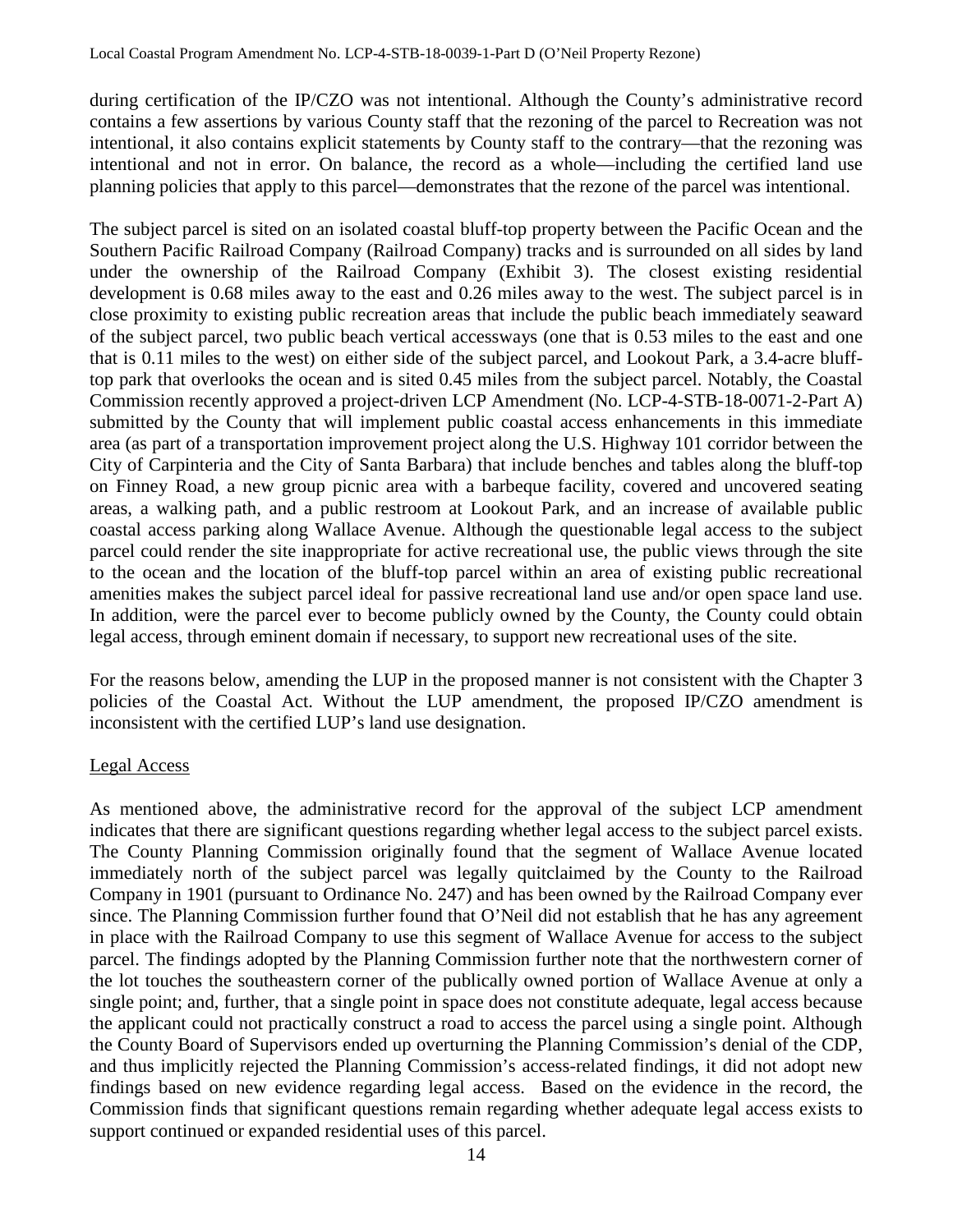The applicant has argued that the County did not possess ownership of Wallace Avenue at the time it purported to quitclaim the subject segment to the Railroad Company, and the subject segment is owned by a trust set up by the original owner (H. L. Williams) of the land upon which the community of Summerland was developed. O'Neil further asserts that he, the County, and the Railroad Company have acquired prescriptive rights to lawfully utilize the segment of Wallace Avenue immediately north of his parcel due to their continued use of this roadway over the course of many years. However, these alleged prescriptive rights have not been adjudicated, and assertions of un-adjudicated prescriptive rights do not constitute sufficient evidence upon which the Commission has historically relied when analyzing the issue of legal access.

Therefore, the applicant has not demonstrated that legal access to the subject parcel exists, and a land use designation change of the subject parcel from Recreation to Residential to allow for continued or expanded residential development of the parcel is inconsistent with the requirement of Coastal Act Section 30250 to locate new residential development in areas able to accommodate such development.

#### Hazards

Coastal Act Section 30253 requires new development to minimize risks to life and property in areas of high geologic hazard, assure stability and structural integrity, and neither create nor contribute significantly to erosion, geologic instability, or destruction of the site or the surrounding area. Further, Section 30253 specifies that new development must not rely on the construction of shoreline protective devices.

As part of the related coastal development permit that was approved by the County for residential development of the site, the County required a site-specific geotechnical report. The retreat rate for the coastal bluff immediately seaward of the subject property was estimated to be 0.36 feet per year (Evaluation of Bluff Stability and Seacliff Retreat, Michael Hoover, January 6, 2012). However, a peer review of the applicant's geotechnical report commissioned by the County (GeoDynamics, Inc., July 2, 2015) states that the bluff retreat rates immediately to the east and west of the subject site have been estimated to be 0.52 feet per year, and that the Hoover estimated rate of 0.36 feet per year is not substantiated by sufficient evidence. The peer review further concludes that the geotechnical report submitted by the applicant fails to consider the impact that a thick wedge of dumped fill that underlies the section of bluff seaward of the subject parcel has upon the calculated bluff retreat rate. The dumped fill has been determined to be loose and easily erodible (CFG 1995; Fugro 2003), and the applicant's submitted report does not consider the potential for catastrophic loss of the fill wedge due to failure, erosion, and wave attack during storm events. The applicant's report relies on the presence of unpermitted (though possibly pre-Coastal Act) rip rap at the toe of the subject bluff to lower the bluff retreat rate; however, pursuant to Coastal Act Section 30253, new development shall not rely upon construction of shoreline protective devices that substantially alter natural landforms along bluffs and cliffs. Thus, when determining whether rezoning the subject parcel for residential development is consistent with Coastal Act requirements, one consideration is whether new residential development of the subject bluff can meet adequate factors of safety and remain structurally stable without the need for additions to the existing, or construction of new, shoreline protection.

Additionally, the applicant's assertion that the retreat rate of the bluff directly seaward of the subject property is lower than other areas of this bluff is likely incorrect. The wedge of loose fill material that underlies the bluff at the property site, as described above, has a higher potential retreat rate than the surrounding natural bluffs that are underlain by consolidated bedrock and older alluvial deposits. The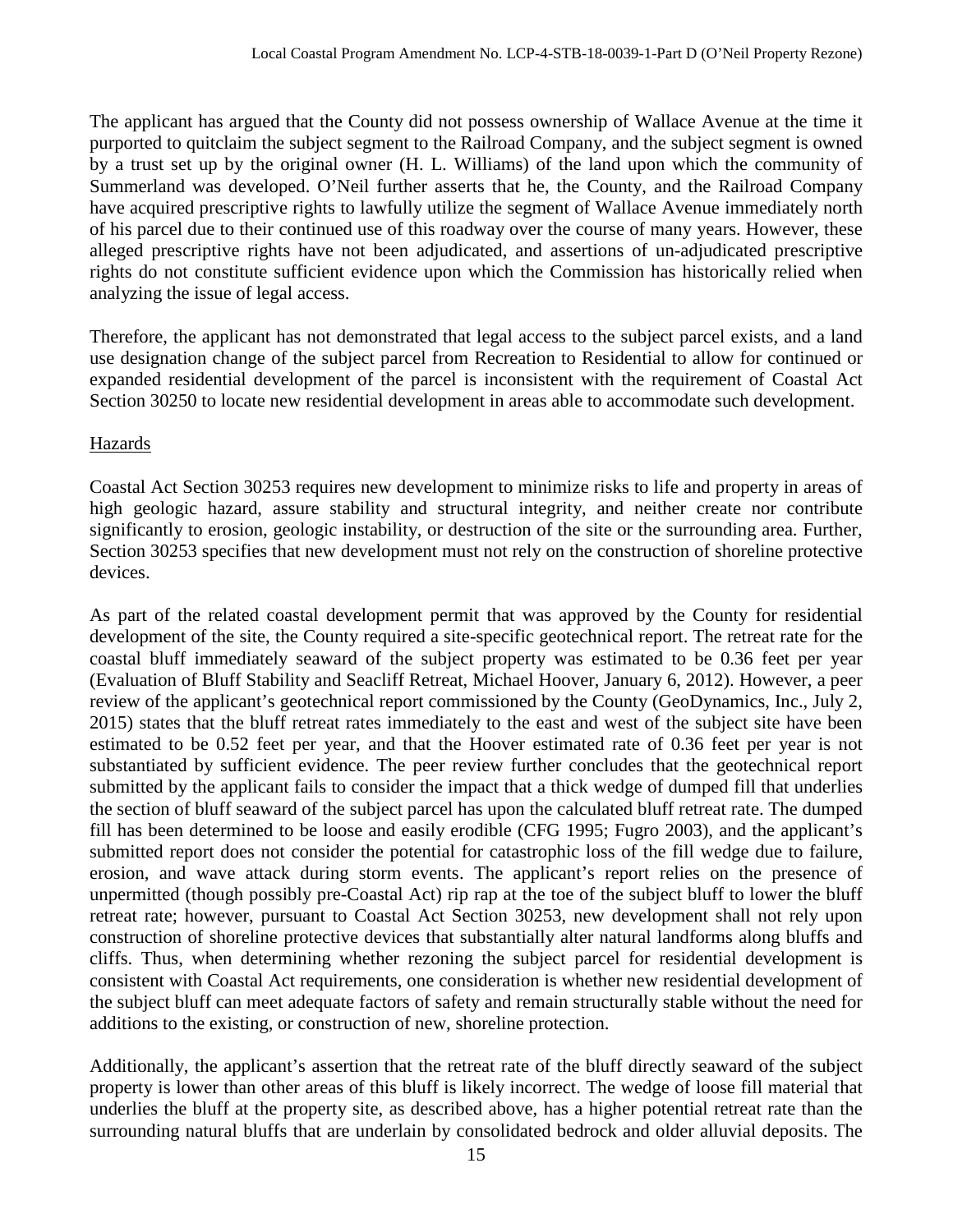peer review asserts that potential failure planes within the existing fill are expected to have factors of safety below the minimum requirements of 1.5 and 1.1 for static and pseudostatic loading, respectively. The applicant responded to the assertions made by the peer review (Hoover, October 23, 2015) and acknowledged that the potential for a failure of the loose fill material demonstrates a factor of safety less than 1.5 (static). The applicant's response further acknowledges that pseudostatic stability was not analyzed for this issue. To address this inadequate factor of safety, the applicant's geologist suggests the installation of a bluff stabilization device or shoreline protective device to prevent such a failure. For these reasons, it has not been demonstrated that residential development of the site can be accommodated in a manner that minimizes risk from hazards and avoids landform alteration and reliance on construction of shoreline or bluff protection devices consistent with the requirements of Coastal Act Section 30253.

In reviewing the methodology utilized in the applicant's report for the calculation of the appropriate coastal bluff setback for new development on the subject site, the peer review of the applicant's report identifies errors in the methodology applied. Although the County required the applicant to provide a coastal hazard and wave runup study (GeoSoils, Inc., May 31, 2016) to analyze the potential for adverse impacts from coastal hazards on the proposed new residential development on the subject parcel, neither the coastal hazard and wave runup study nor the site-specific geotechnical report (Hoover, 2012) analyze the impacts of sea level rise flood projections, shoreline change models that take sea level rise into account, or future increases in storm events upon the estimated bluff retreat rate for the site. Instead, the estimated bluff retreat rate for the site provided by the applicant is only based upon historic retreat rates and a bluff stability analysis. Therefore, the estimated bluff retreat rate provided by the applicant likely underestimates the bluff retreat rate at the subject site. The peer review notes that the applicant's report measured the calculated setback distance from the top of the bluff to conclude that the proposed siting of new development meets the bluff setback requirements. However, the peer review clarifies that the bluff setbacks must be measured from the point where the setback line depicting a 1.5 factor of safety intersects the pad grade. Methodology consistently used by the Coastal Commission in the review of bluff top development (as detailed in the Memorandum regarding "Establishing development setbacks from coastal bluffs" dated January 16, 2003) specifies a bluff retreat setback should be provided *in addition* to the distance required to obtain the prerequisite factors of safety (1.5 and 1.1 for static and pseudostatic loading conditions, respectively). Due to the fact that an appropriate coastal bluff setback for new development on the subject site has not been properly determined, it has not been demonstrated that a residential development of the subject parcel will minimize risks to life and property in this area of high geologic hazard or assure the stability and structural integrity of new development on the site, consistent with the requirements of Coastal Act Section 30253.

Further, the land use designation change of the subject parcel from Recreation/Open Space to Residential and the zoning change from Recreation to Residential to allow for a new home and conforming residential use of the site should only be allowed in such cases where a site will be able to support a residential use for the foreseeable future. Unlike residential structural development, where the Commission generally analyzes whether the structure will be stable and safe for its expected life of 75 to 100 years, the land use designation change of a parcel would be more or less permanent. Thus, a proposed land use designation change should be analyzed to determine whether new, allowed uses could be constructed in a location and in a manner in which they will be stable, without the need for shoreline protection that has coastal resource impacts, for the foreseeable future.

As shown in Exhibit 3, the subject parcel is sited between railroad tracks to the north and a railroadowned parcel to the south. The railroad-owned parcel (approximately 30 feet deep) to the south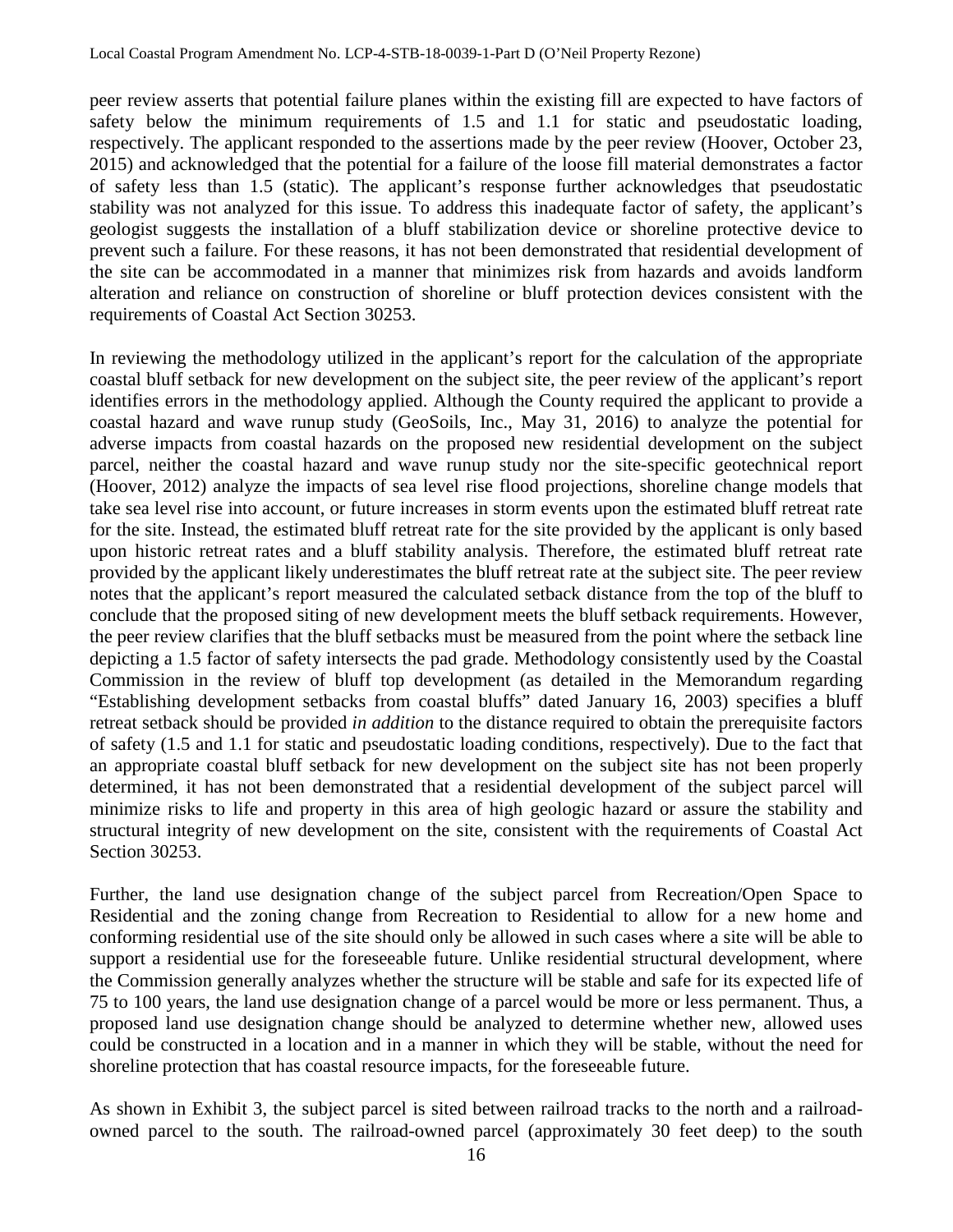predominately consists of the face of the coastal bluff, and the subject O'Neil property (approximately 60 feet deep) is sited on top of the coastal bluff. In this case, 0.36 feet per year of bluff retreat will mean that there will only be approximately 54 feet of land (depth of parcel) available to accommodate the development of a home in 100 years and approximately 36 feet of land available to accommodate the development of a home in 150 years. If a bluff retreat rate of 0.52 feet per year is applied, there will be approximately 38 feet of land for a home in 100 years and approximately 12 feet of land for a home in 150 years. It is important to note that the application of the two bluff retreat estimates (i.e., 0.36 feet per year and 0.52 feet per year) herein to the subject parcel does not include a measurement of these estimated bluff retreat rates from the 1.5 factor of safety line. Accordingly, there is likely to be significantly less available buildable area than estimated directly above for future residential development on the parcel since the estimated bluff retreat rate will be measured from the 1.5 factor of safety line to determine the necessary coastal bluff setbacks for any new development on the site. These estimated bluff retreat rates strongly suggest that a residential development of the site will not be possible without the installation of shoreline protection at the toe of the bluff. Such an installation would substantially alter the natural landforms along the bluffs at the site, inconsistent with the requirements of Section 30253.

#### Visual Resources

Coastal Act Section 30251 protects the scenic and visual qualities of coastal areas as a resource of public importance. Section 30251 further requires permitted development to be sited and designed to protect views to and along the ocean and to be visually compatible with the character of surrounding areas. Furthermore, Summerland Community Plan Policy VIS-S-3 states that public views from Summerland to the ocean shall be protected and enhanced. As discussed above, the subject parcel is sited on an isolated coastal bluff-top property between the Pacific Ocean and the Southern Pacific Railroad Company (Railroad Company) tracks, and the closest existing residential development is 0.68 miles away to the east and 0.26 miles away to the west. The subject parcel is surrounded by undeveloped land owned by the Railroad Company (Exhibit 3) and existing public recreation and open space areas.

Furthermore, the subject parcel is located seaward of a stretch along Highway 101 that contains broad, virtually unobstructed ocean views. The property is visible from Lillie Avenue (including the bike trail and sidewalk), Greenwell Avenue at Lillie Avenue, the north and southbound lanes of Highway 101 (Exhibit 8), and the public beach immediately seaward of the site. Additionally, the subject parcel is located within a designated view corridor overlay (Exhibit 7) that limits the height of all development within the overlay to a maximum of 15 feet. The existing partially constructed and unpermitted twostory residence onsite currently blocks public ocean views from Lillie Avenue (including the bike trail and sidewalk), Greenwell Avenue at Lillie Avenue, and from the north and southbound lanes of Highway 101 (Exhibit 8). Any further residential development of the subject site would be visible from the public beach immediately seaward of the parcel and has the potential to obstruct public blue water views from the public viewing areas listed above. Future development of the surrounding properties will be limited to transportation related development (e.g., railroad tracks) and public recreation and open space areas, and therefore, the proposed residence will continue to be isolated over the long-term. Conversion of the property from a recreational/open space to residential land use designation in such a highly visible area would allow for residential development of the site that would likely adversely impact public views of the ocean. Accordingly, such a conversion is not consistent with Section 30251 of the Coastal Act or Summerland Community Plan Policy VIS-S-3.

#### Conclusion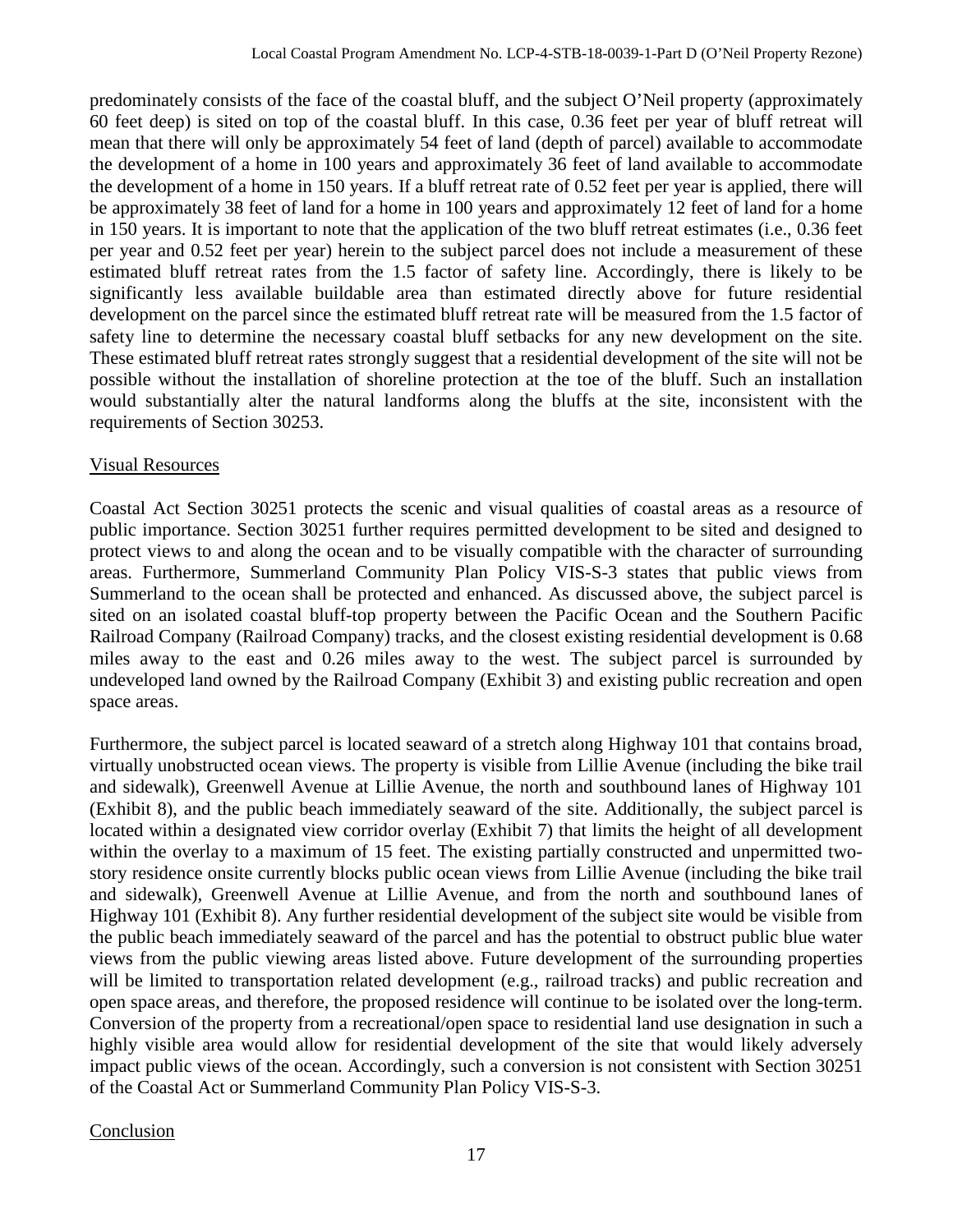For the reasons described above, the proposed request to change the land use and zoning designation of the subject parcel from Recreation/Open Space to Residential is inconsistent with the new development, coastal hazard, and visual resource policies of the Coastal Act (for the proposed LUP changes), and with the certified County LCP, including incorporated Coastal Act policies (for the proposed IP/CZO changes). In addition, without the proposed LUP amendment, the proposed IP/CZO amendment is not in conformity with, and is inadequate to carry out, the certified LUP because the residential zoning designation is inconsistent with the land use designation. For all of these reasons, the proposed LCP amendment is denied.

# <span id="page-17-0"></span>**C. DENIAL OF LCP AMENDMENT NOT A TAKING**

When the Commission denies a project or LCP amendment, a question may arise whether the denial results in an unconstitutional "taking" of property without payment of just compensation. The owner of the affected property, in a March 28, 2018 letter to the Commission, raises an argument that, if the Commission denies him the right to rebuild his home, it would constitute a taking. Coastal Act Section 30010 addresses takings and states as follows:

The Legislature hereby finds and declares that this division is not intended, and shall not be construed as authorizing the commission, port governing body, or local government acting pursuant to this division to exercise their power to grant or deny a permit in a manner which will take or damage private property for public use, without the payment of just compensation therefor. This section is not intended to increase or decrease the rights of any owner of property under the Constitution of the State of California or the United States.

Permit is defined in Section 30110 of the Coastal Act as follows:

"Permit" means any license, certificate, approval, or other entitlement for use granted or denied by any public agency which is subject to the provisions of this division.

Consequently, although the Commission is not a court and may not ultimately adjudicate whether its action constitutes a taking, the Coastal Act imposes on the Commission the duty to assess whether its action might constitute a taking so that the Commission may take steps to avoid it. If the Commission concludes that its action does not constitute a taking, then it may deny the project with the assurance that its actions are consistent with Section 30010. The Commission has the authority, under Section 30010, to approve some level of development otherwise inconsistent with Coastal Act policies in order to avoid a "taking." (*Beach & Bluff Conservancy v. City of Solana Beach* (2018) 28 Cal.App.5th 244, 272; *Surfrider Found. v. Martins Beach 1, LLC* (2017) 14 Cal.App.5th 238, 257–58.)

In the remainder of this section, the Commission considers whether, for purposes of compliance with Section 30010, its denial of the LCP amendment would constitute a taking. The Commission finds that its denial of the proposed land use designation and zoning change does not create a ripe takings claim.

#### General Takings Principles

The Fifth Amendment of the United States Constitution provides that private property shall not "be taken for public use, without just compensation."21 Article 1, section 19 of the California Constitution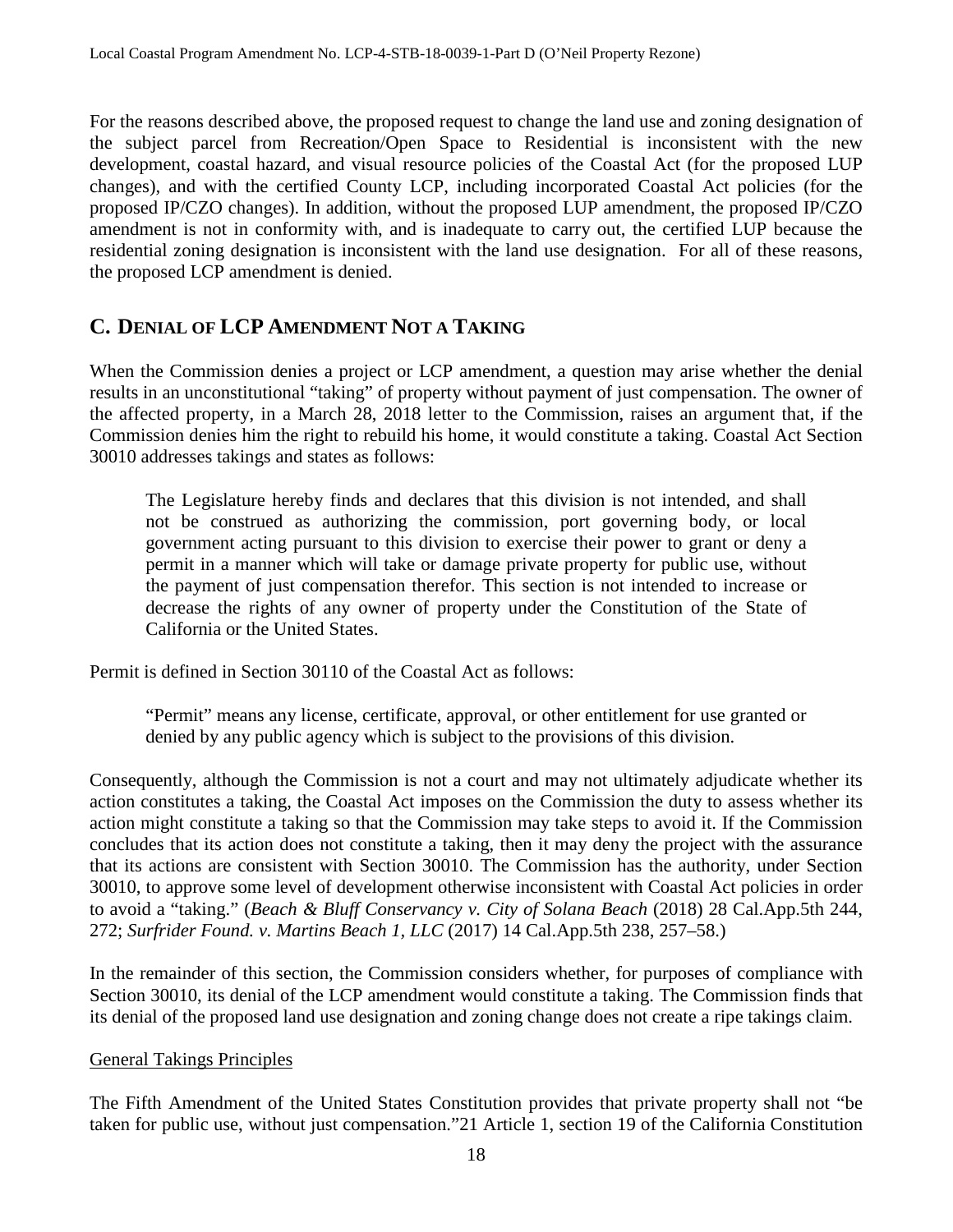provides that "[p]rivate property may be taken or damaged for public use only when just compensation…has first been paid to, or into court for, the owner." The idea that the Fifth Amendment proscribes more than the direct appropriation of property is usually traced to *Pennsylvania Coal Co. v. Mahon* (1922) 260 U.S. 393. Since *Pennsylvania Coal*, most of the takings cases in land use law have fallen into two categories (*see Yee v. City of Escondido* (1992) 503 U.S. 519, 522-523). First, there are the cases in which government authorizes a physical occupation of property (*see, e.g., Loretto v. Teleprompter Manhattan CATV Corp*. (1982) 458 U.S. 419). Second, there are the cases in which government merely regulates the use of property (*Yee*, supra, 503 U.S. at pp. 522- 523). A taking is less likely to be found when the interference with property is an application of a regulatory program (a "regulatory taking") rather than a physical appropriation (e.g., *Keystone Bituminous Coal Ass'n. v. DeBenedictis* (1987) 480 U.S. 470, 488-489, fn. 18).

The Commission's actions here would be evaluated under the standards for a regulatory taking. Under the U.S. Constitution a "takings" claim must be "ripe" in order for it to be properly presented for consideration. To be "ripe" a taking claim must be based on a "final determination" by a governmental body of the uses to be allowed on a particular parcel of land. (*Palazzolo v. Rhode Island* (2001) 533 U.S. 606 [claim was ripe where proposal to fill wetlands was not accepted and did not qualify for special exception for 'compelling public purpose']; *Agins v. Tiburon* (1980) 447 U.S. 255, 260 ["[b]ecause the appellants have not submitted a plan for development of their property as the ordinances permit, there is as yet no concrete controversy regarding the application of the specific zoning provisions"]). The takings claimant must show that government has made a "final and authoritative" decision about the use of the property. (*e.g., Williamson County Regional Planning Com. v. Hamilton Bank* (1985) 473 U.S. 21, overruled on other grounds in *Knick v. Twp. of Scott, Pennsylvania* (U.S. June 21, 2019), No. 17-647, 2019 WL 2552486, at \*7).

The Fifth Amendment was made applicable to the States by the Fourteenth Amendment (*see Chicago, B. & Q. R. Co. v. Chicago* (1897) 166 U.S. 226); *MacDonald, Sommer & Frates v. County of Yolo* (1986) 477 U.S. 340, 348.) Premature adjudication of a takings claim is highly disfavored, and the Supreme Court's cases "uniformly reflect an insistence on knowing the nature and extent of permitted development before adjudicating the constitutionality of the regulations that purport to limit it" (*MacDonald*, 477 U.S. at p. 351). For example, in both *Williamson* and *MacDonald* the Supreme Court required the submission and resubmission of applications for development projects or variances before a takings claim would be ripe for adjudication.

#### Before a Landowner May Establish a Taking, Commission Must Have Made a Final Determination Concerning the Use to Which the Property May Be Put

Following the U.S. Supreme Court precedent described above, California courts have stated the same prerequisites in order to establish a ripe takings claim: "(1) a rejected development plan and (2) a denial of a variance." (*Kinzli v. City of Santa Cruz* (9th Cir. 1987) 818 F.2d 1449, 1454, amended, 830 F.2d 968 [claim not ripe because property owner did not apply for a development permit prior to filing suit]; *Long Beach Equities, Inc. v. County of Ventura* (1991) 231 Cal.App.3d. 1016, 1032 [claim not ripe because developer did not seek annexation or variances, and, after rezoning to open space, did not apply for permits: "The developer must establish that it has submitted at least one meaningful application for a development project which has been thoroughly rejected, and that it has prosecuted at least one meaningful application for a zoning variance, or something similar, which has been finally denied."]; *Toigo v. Town of Ross* (1998) 70 Cal.App. 4th 309, 324 [takings claim rejected as unripe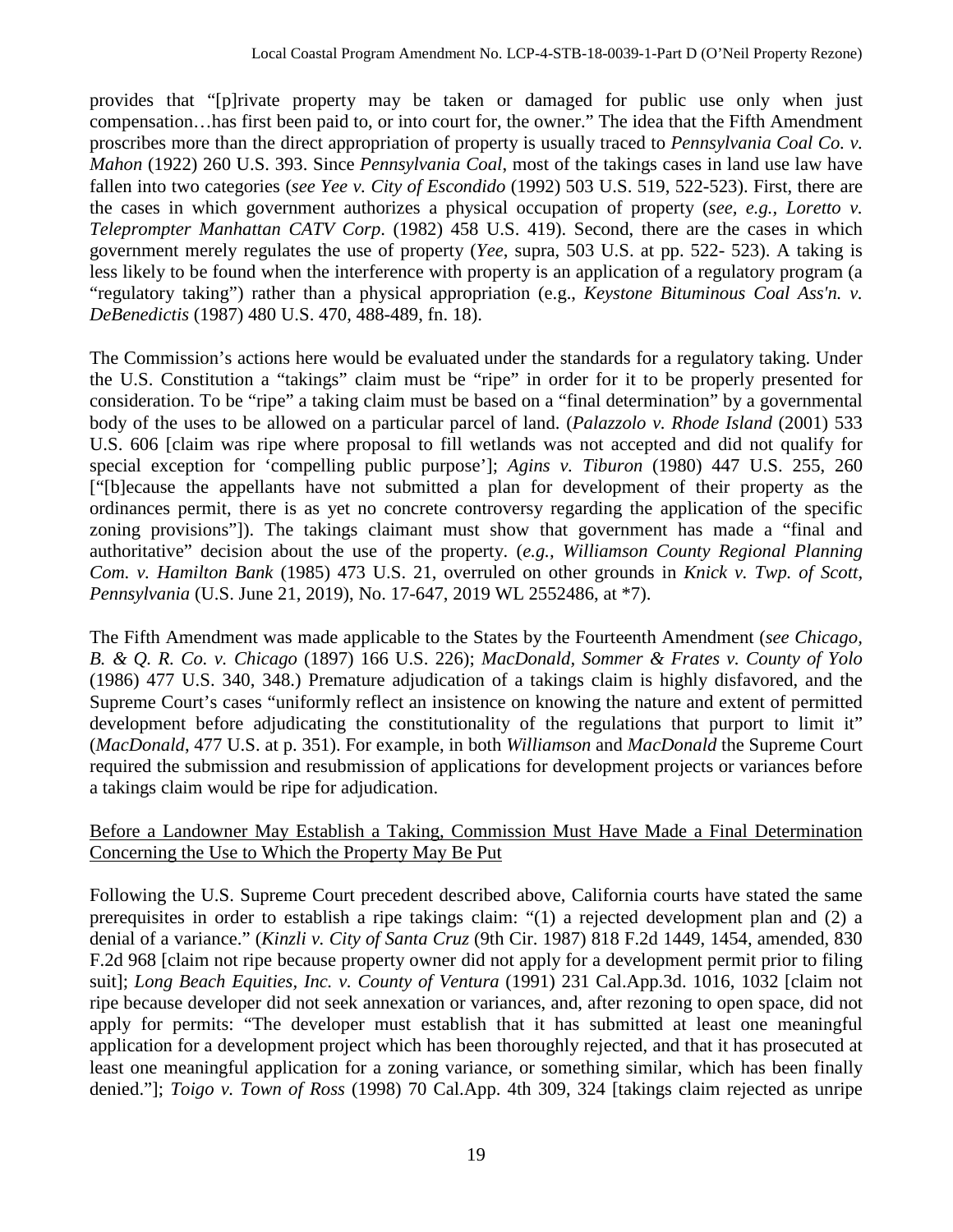where plaintiff failed to apply for approval of lower density project than one for which application originally denied].)

The Commission employs this same test in reviewing takings claims presented to it under § 30010.

Under California law a claim of a "taking" based on a zoning decision or action on a rezoning request is not ripe in the absence of an application for approval of specific development proposal. (*See e.g. Shea Homes, Ltd. Partnership v. County of Alameda* (2003) 110 Cal.App.4th 1246, 1267 and *County of Alameda v. Superior Court* (2005) 133 Cal.App.4th 558 [landowners' claims that amended county area plan that reserved land for agricultural and open space was a taking was not ripe because landowners had not submitted development proposal and because of "the flexibility afforded the County [by a "takings override" provision] to avoid any potentially unconstitutional application of [applicable development restrictions]."])

Reviewing courts have applied the ripeness test to claims for compensation for a "taking" on the basis of regulatory actions taken by the Commission. More specific to the instant matter, courts have also rejected takings claims made against the Commission in certification of LCPs as unripe. (*Beach & Bluff Conservancy, 28 Cal.App.5th at 271-72 [rejecting facial takings challenge to LCP amendment,* finding it "not ripe for adjudication until there has been a final, definitive, position regarding how the City will apply the challenged enactment to the complaining party's land."]; *Sierra Club v. California Coastal Com'n* (County of Mendocino, RPI) (1993) 12 Cal.App.4th 602, 618-619 [discussing the County's desire to make anticipatory takings balance in certification of LUP's ESHA policies, the court rejected these concerns as unripe: "Further defeating the County's construction, section 30010 speaks of permit-stage actions, not LUP or LCP approvals. This is consonant with the judicial view that takings decisions must await as-applied challenges and are usually not ripe until the permit stage."]; *San Mateo County Coastal Landowners' Assn. v. County of San Mateo* (1995) 38 Cal.App.4th 523, 546- 547 [property groups unsuccessfully challenged LCP amendment passed by initiative claiming that amended LCP was a taking "as applied" and on its face: "[A]ppellants' claim that Measure A was unconstitutional "as applied" to their properties does not present a concrete controversy ripe for adjudication because they have not submitted a subdivision plan or applied for a permit or variance from the local authority which has been conclusively denied (or in this instance subjected to the easement requirement) and, as in the case of the Monterey County LCP, Measure A provided for a takings override: "The County has the flexibility to avoid potentially unconstitutional application of easement requirements, should these requirements "go too far" as specifically applied to a particular parcel of property."])

Here, the landowner has submitted a project proposal for a new home, and the County approved a CDP for the proposed home (contingent on certification of the LCP amendment). That permit has been appealed to the Coastal Commission, where it is now pending. As described above, in the context of permit actions such as the one now on appeal, the Commission may permit development that is otherwise inconsistent with the Coastal Act or an LCP if necessary to avoid an uncompensated taking. Thus, the denial of the proposed rezone, by itself, does not constitute a final decision that no residential use may be made of the property. Nor does it address whether other, economically meaningful, conforming uses may be made of the property. If and when the Commission finds that the appeal raises a substantial issue, and if and when it then acts on the pending, appealed permit application in a de novo hearing, it can at that time consider whether it must permit some amount of new residential development on the lot in order to avoid an uncompensated taking. In order to make such a determination, the Commission would likely need to consider, among other things: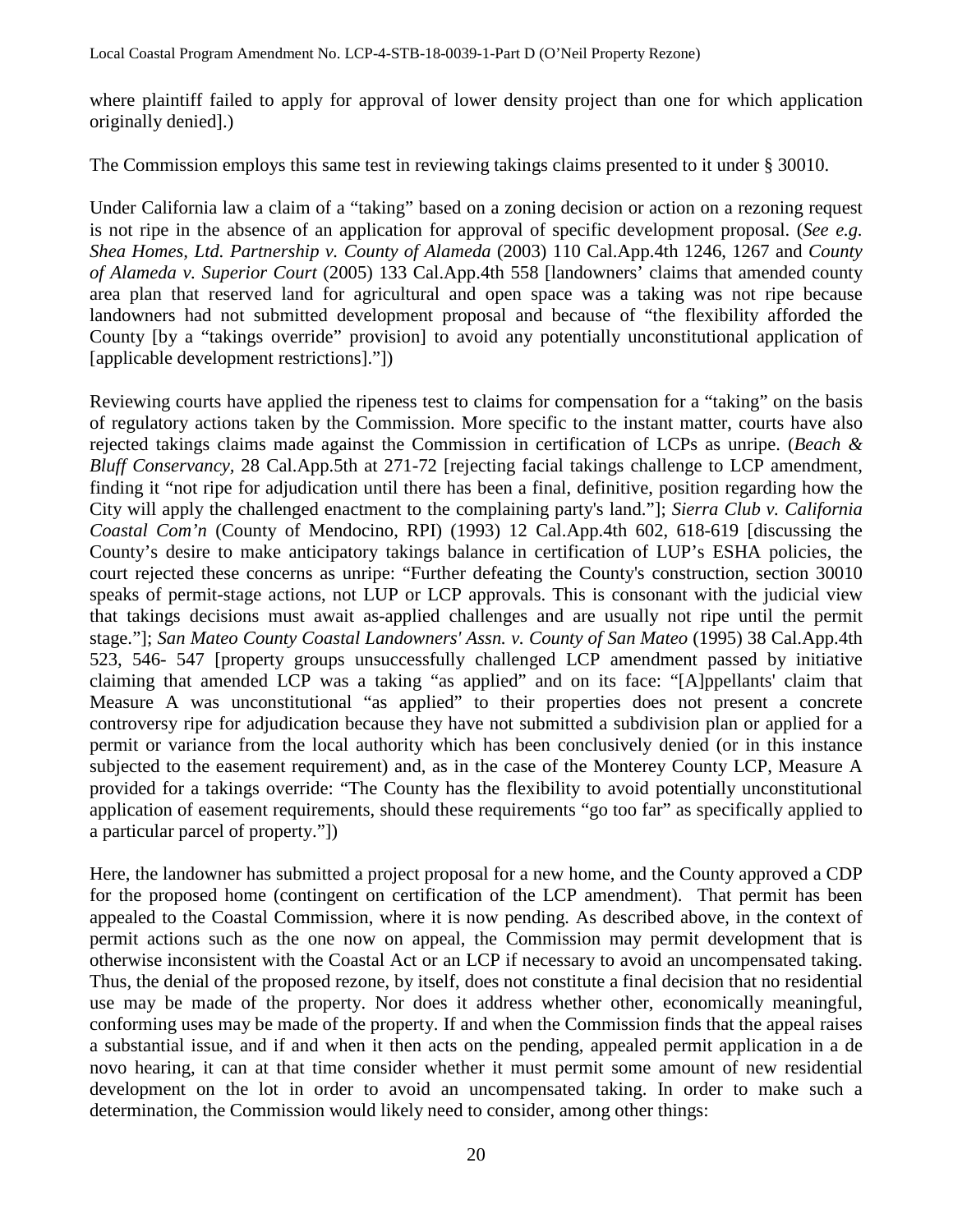- o Whether denial of a permit for a new residence would deprive the owner of all economic use of the property, or whether the owner has any reasonable economic uses of the property that conform with current LCP designations and policies
- o Whether the proposed residence is the minimum amount of development necessary to avoid a taking, and whether it is the least environmentally damaging alternative
- o The extent of the owner's reasonable, investment-backed expectations in having a residential use of the property, or in having a particular type or size of residence. This inquiry may include consideration of:
	- o The history of zoning and land use designations for the property
	- o Whether the non-conforming residential use of the property was abandoned when the applicant knowingly, and without permits, demolished the then-existing, legal, nonconforming home on the property
	- o Whether, if the owner still has a right to a non-conforming residential use, a larger home than previously existed would enlarge, expand, or extend that non-conforming use, in conflict with LCP provisions that are intended to limit the survival and expansion of non-conforming uses
	- o The owner's purchase date and price for the property, the fair market value of the property prior to the owner's unpermitted demolition of the then-existing, legal, nonconforming home, and the fair market value of the property now if a new residential use is not permitted
	- o Whether the owner has solicited or received any offers to purchase or lease the property, such as from the Railroad Company or others
	- o Whether the owner's, and his predecessors' use of the property for a non-conforming residence for a number of decades effectively provided an amortization period commensurate with the investment in the property, such that termination of the nonconforming residential use does not "go too far" or take all economic use of the property

Therefore, the Commission has had no opportunity to make any final determination about what use could be made of the land, and it would need more information at the time of any future, final permit determination before it could assess whether denial of permit for a new residence would constitute an uncompensated taking.

Further, denial of the land use designation and zone change must be understood in the context of the property's history. From 1996, when the current owner purchased the property, until approximately 2007, when he knowingly and intentionally demolished the then-existing home after being denied a permit to do so, he had the use of a legal, non-conforming home on the property. Were it not for the owner's unpermitted actions, he would still have use of that home, with all attendant rights to repair and maintain it (but not to enlarge or expand it).<sup>[2](#page-20-0)</sup> Thus, denial of the land use designation and zone change are not the true cause of the owner's lack of a current residence on the property, and any takings analysis related to this LCP amendment action should account for this fact. As courts have held, "[t]he constitutionality of the ordinance or of its application to particular property must be determined upon the basis of the facts and conditions as they existed prior to the time plaintiff proceeded in disregard of the ordinance, and the court must wholly ignore conditions which resulted from the plaintiff's actions." (*Wilkins v. City of San Bernardino* (1946) 29 Cal.2d 332, 342.) Here, to the extent that the owner claims that he lacks a reasonable, economic use of the property because it has

<span id="page-20-0"></span><sup>&</sup>lt;sup>2</sup> See IP/CZO § 35-160 (providing policies governing termination and expansion of non-conforming uses, including nonconforming residential uses).